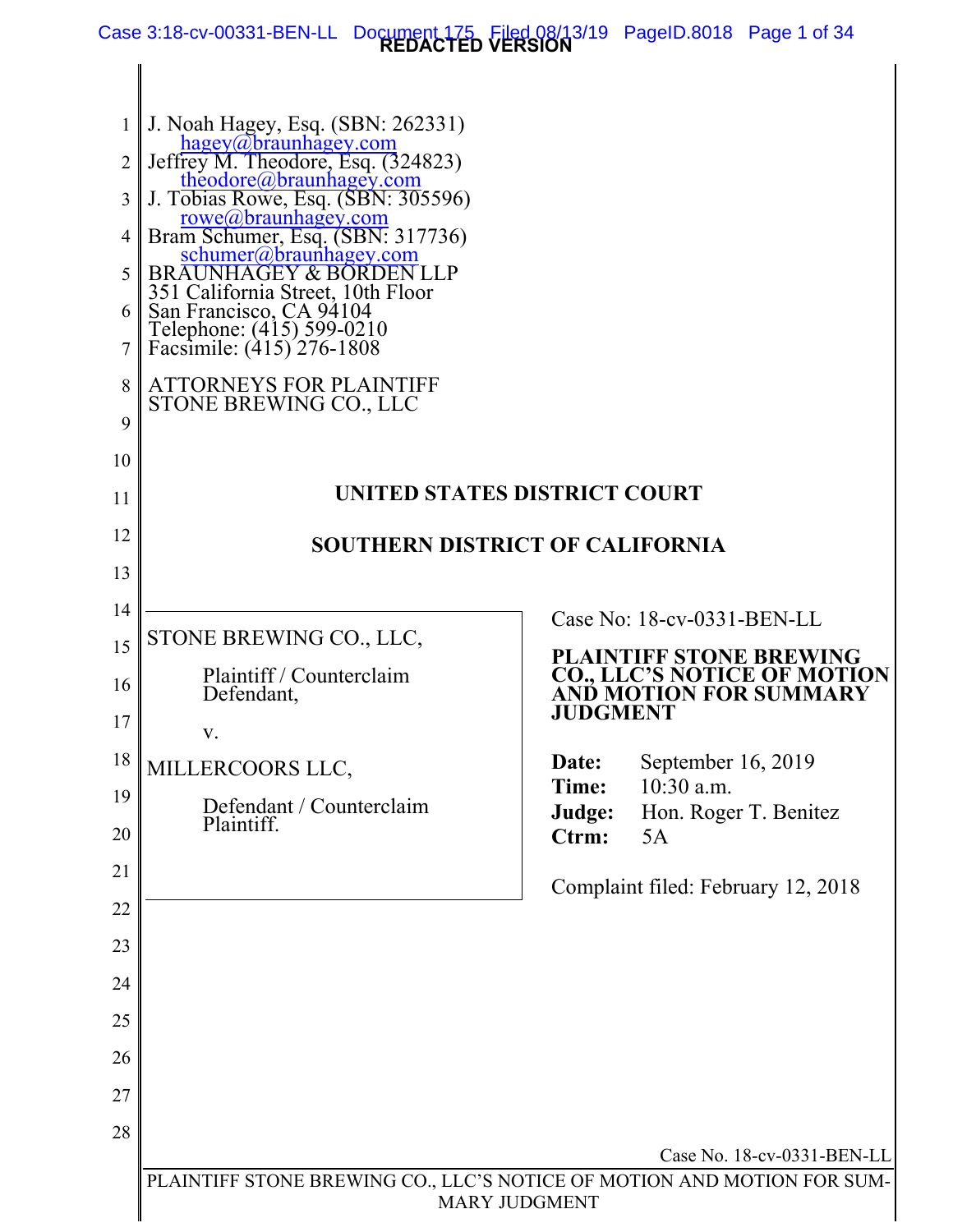1

# **TABLE OF CONTENTS**

| STONE IS ENTITLED TO SUMMARY JUDGMENT ON ITS<br>Ι.<br>9                                   |  |  |
|-------------------------------------------------------------------------------------------|--|--|
|                                                                                           |  |  |
| A.                                                                                        |  |  |
| MillerCoors's Adoption of "STONE" as a Trademark for Keystone is Confusing 4<br><b>B.</b> |  |  |
| 1.                                                                                        |  |  |
|                                                                                           |  |  |
| 2.                                                                                        |  |  |
| 3.                                                                                        |  |  |
| 4.                                                                                        |  |  |
| Stone and Keystone Share the Same Marketing Channels 14<br>5.                             |  |  |
| Consumers Do Not Exercise a High Degree of Care  15<br>6.                                 |  |  |
| 7.                                                                                        |  |  |
|                                                                                           |  |  |
| MILLERCOORS FIRST, THIRD, AND FOURTH COUNTERCLAIMS<br>П.                                  |  |  |
|                                                                                           |  |  |
| MillerCoors Cannot Establish Common Law Trademark Rights 21<br>A.                         |  |  |
| MillerCoors Has the Burden of Demonstrating Use of Words as a Trademark<br>1.             |  |  |
| 22                                                                                        |  |  |
|                                                                                           |  |  |
| Case No. 18-cv-0331-BEN-LL<br>$\mathbf{1}$                                                |  |  |
| PLAINTIFF'S MOTION FOR SUMMARY JUDGMENT                                                   |  |  |
|                                                                                           |  |  |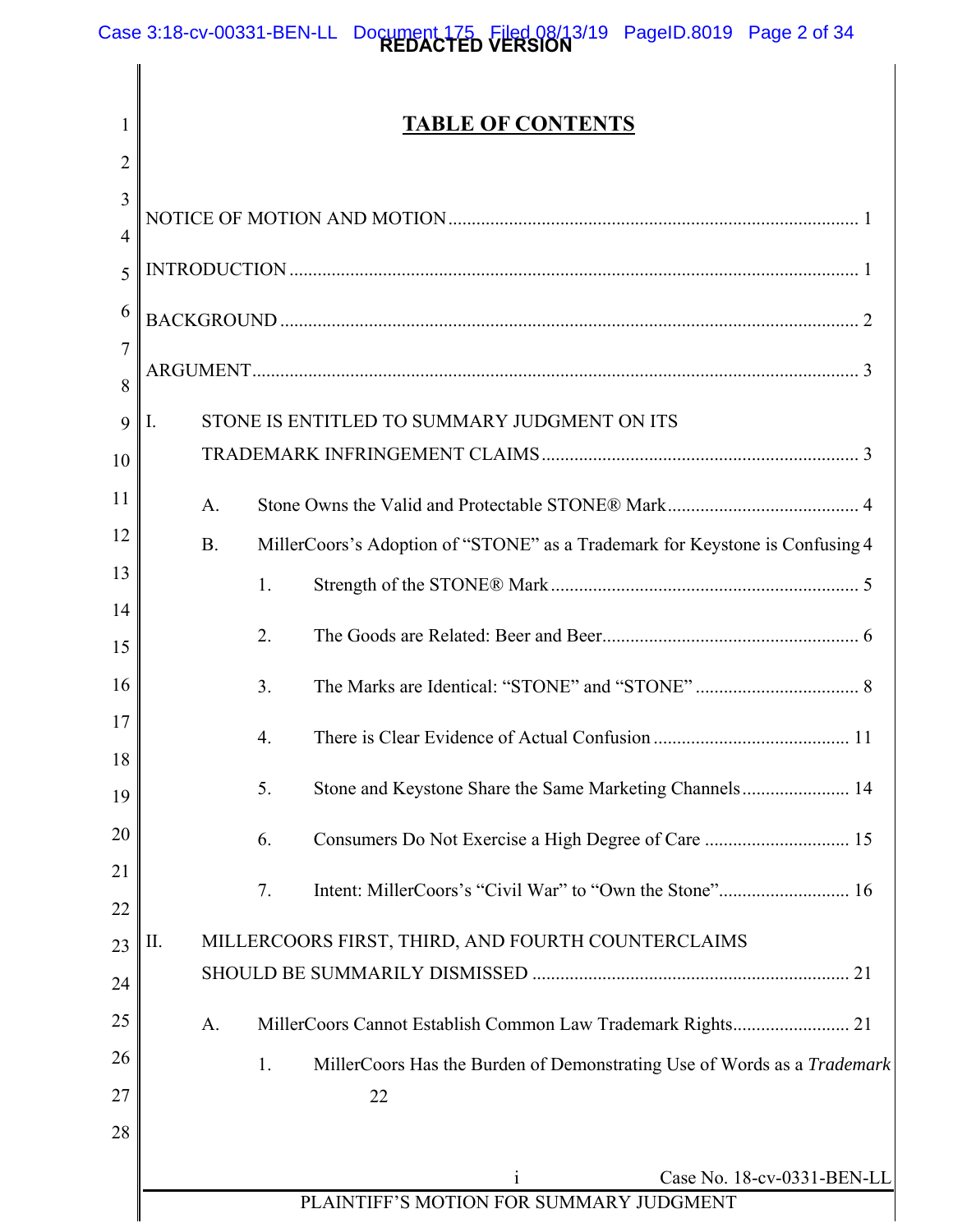### **REDACTED VERSION** Case 3:18-cv-00331-BEN-LL Document 175 Filed 08/13/19 PageID.8020 Page 3 of 34

| 1              | 2.                                                                                |
|----------------|-----------------------------------------------------------------------------------|
| $\overline{2}$ | <b>B.</b>                                                                         |
| $\mathfrak{Z}$ |                                                                                   |
| $\overline{4}$ | 27                                                                                |
| 5              |                                                                                   |
| 6              |                                                                                   |
| $\overline{7}$ |                                                                                   |
| 8              |                                                                                   |
| 9              |                                                                                   |
| 10<br>11       |                                                                                   |
| 12             |                                                                                   |
| 13             |                                                                                   |
| 14             |                                                                                   |
| 15             |                                                                                   |
| 16             |                                                                                   |
| 17             |                                                                                   |
| $18\,$         |                                                                                   |
| 19             |                                                                                   |
| 20             |                                                                                   |
| 21             |                                                                                   |
| 22             |                                                                                   |
| 23             |                                                                                   |
| 24             |                                                                                   |
| 25             |                                                                                   |
| 26             |                                                                                   |
| 27             |                                                                                   |
| 28             |                                                                                   |
|                | $\rm ii$<br>Case No. 18-cv-0331-BEN-LL<br>PLAINTIFF'S MOTION FOR SUMMARY JUDGMENT |
|                |                                                                                   |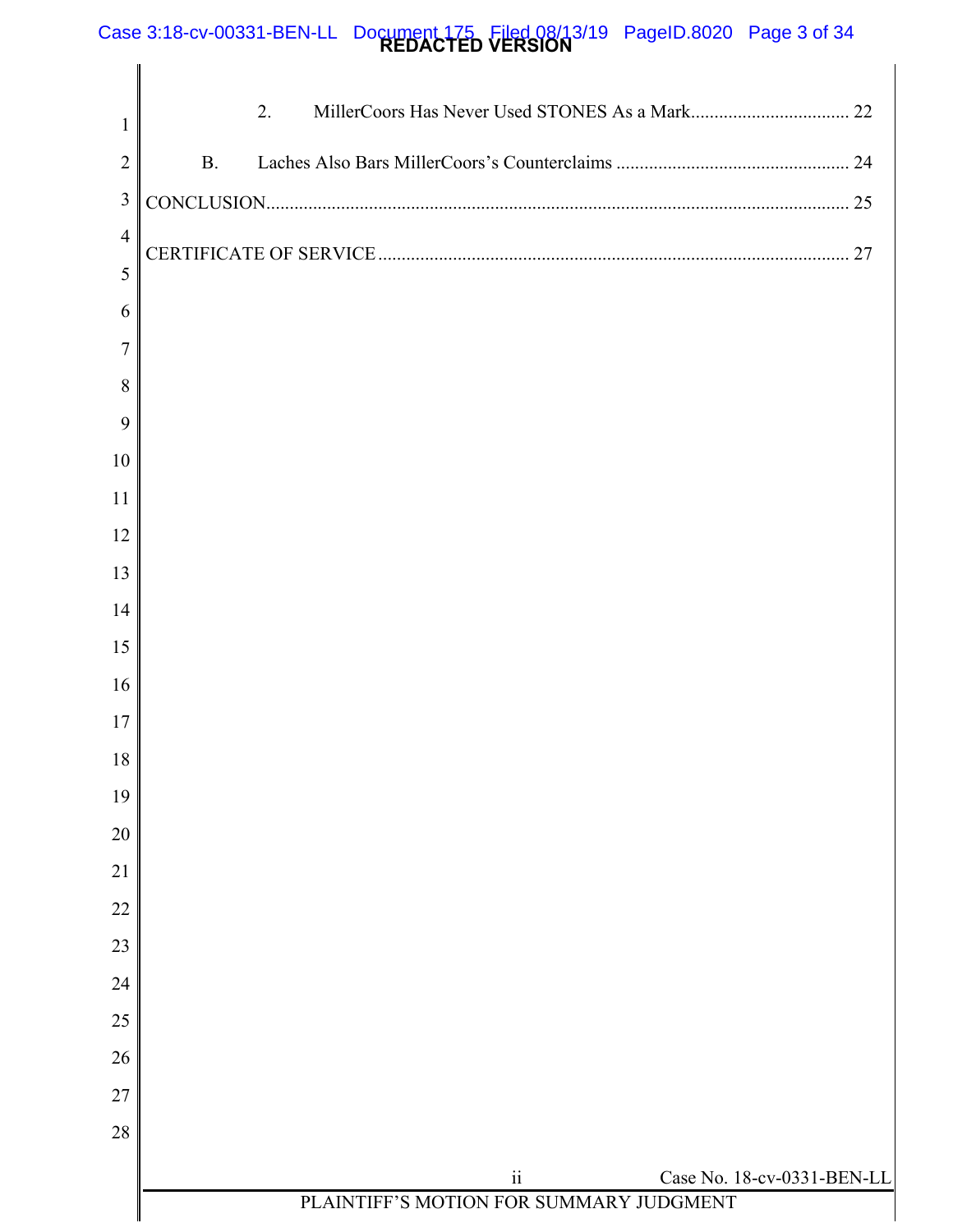#### **REDACTED VERSION** Case 3:18-cv-00331-BEN-LL Document 175 Filed 08/13/19 PageID.8021 Page 4 of 34

#### 1 2 3 4 5 6 7 8 9 10 11 12 13 14 15 16 17 18 19 20 21 22 23 24 25 26 27 28 *Brookfield Commc'ns v. W. Coast Entm't Corp.*, iii Case No. 18-cv-0331-BEN-LL PLAINTIFF'S MOTION FOR SUMMARY JUDGMENT **TABLE OF AUTHORITIES**  Page(s) Cases *Alzheimer's Found. of Am., Inc. v. Alzheimer's Disease & Related Disorders Ass'n, Inc.*, 796 F. Supp. 2d 458 (S.D.N.Y. 2011) ..................................................................... 10 *AMF v. Sleekcraft Boats*, 599 F.2d 341 (9th Cir. 1979) ..................................................................... 5, 6, 12, 14 *Anheuser-Busch, Inc. v. Customer Co.,*  947 F. Supp. 422 (N.D. Cal. 1996) ..................................................................... 7, 15 *Bikila v. Vibram USA Inc.*, 218 F. Supp. 3d 1206 (W.D. Wash. 2016) .............................................................. 24 174 F.3d 1036 (9th Cir. 1999) ............................................................................... 5, 8 *Casual Corner Assocs., Inc. v. Casual Stores of Nev., Inc.*, 493 F.2d 709 (9th Cir. 1974) ................................................................................... 21 *Century 21 Real Estate Corp. v. Sandlin*, 846 F.2d 1175 (9th Cir.1988) .................................................................................... 9 *Clicks Billiards v. Sixshooters*, 251 F.3d 1252 (9th Cir. 2001) ................................................................................. 11 *Conversive v. Conversagent,*  433 F. Supp. 2d 1079 (C.D. Cal. 2006) ................................................................. 3, 4 *Country Floors, Inc. v. P'ship Composed of Gepner & Ford*, 930 F.2d 1056 (3d Cir. 1991) .................................................................................... 9 *DC Comics v. Towle*, 989 F. Supp. 2d 948 (C.D. Cal. 2013) ....................................................................... 3 *Dropbox, Inc. v. Thru Inc.*, 728 F. App'x 717 (9th Cir. 2018) ............................................................................ 24 *E. & J. Gallo Winery v. Consorzio del Gallo Nero*, 782 F. Supp. 457 (N.D. Cal. 1991) ........................................................................... 7 *E. & J. Gallo Winery v. Gallo Cattle Co.*, 967 F.2d 1280 (9th Cir. 1992) ................................................................................... 7 *Edsal Mfg. Co. v. Vault Brands, Inc.*, No. 11 C 9287, 2012 WL 5558849 (N.D. Ill. Nov. 15, 2012) .......................... 22, 23 *E-Sys., Inc. v. Monitek, Inc.*, 720 F.2d 604 (9th Cir. 1983) ................................................................................... 24 *Fitbug Ltd. v. Fitbit, Inc.*, 78 F. Supp. 3d 1180 (N.D. Cal. 2015) .................................................................... 25 *Fleischmann Distilling Corp. v. Maier Brewing Co.*, 314 F.2d 149 (9th Cir. 1963) ............................................................................... 7, 15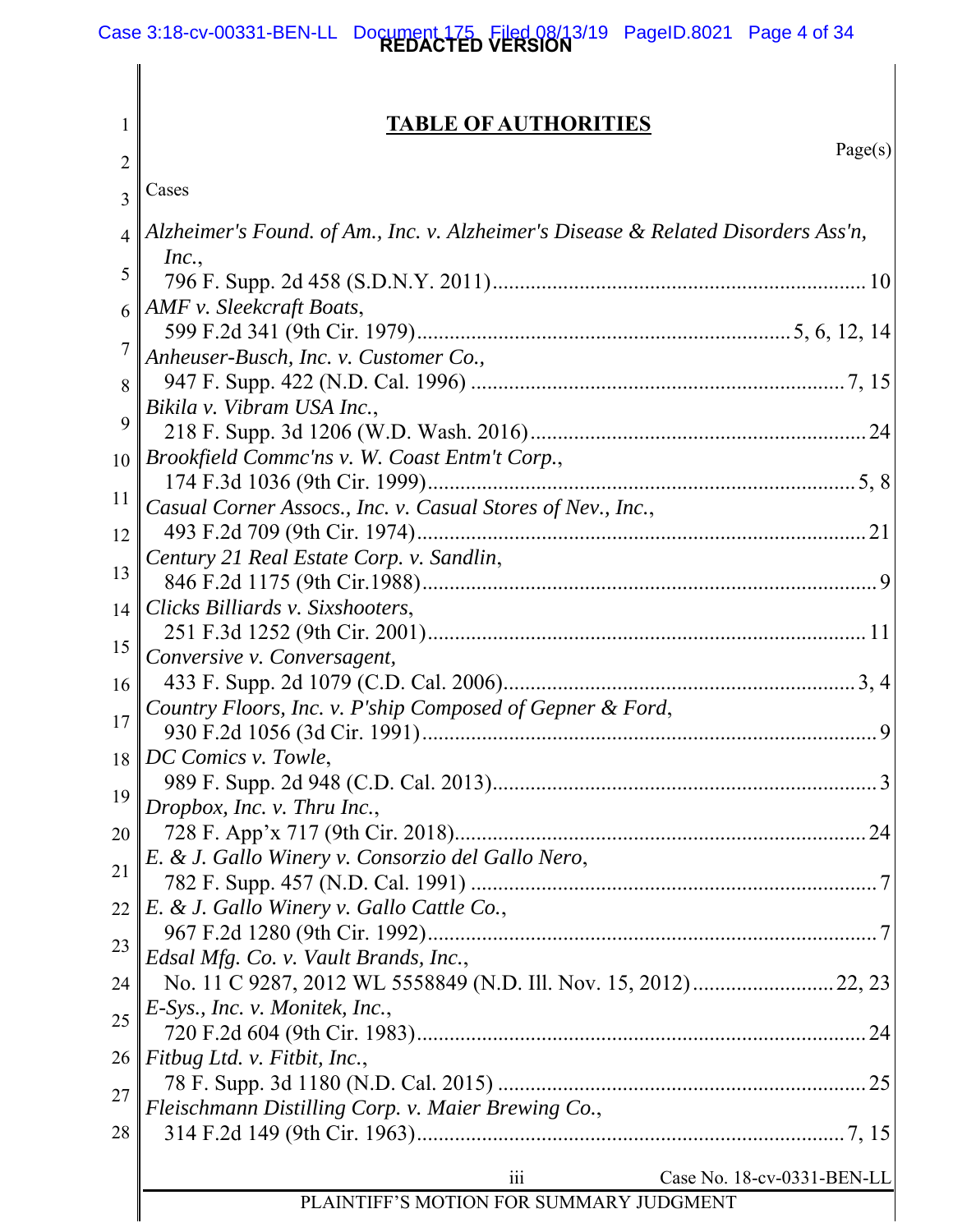#### **REDACTED VERSION** Case 3:18-cv-00331-BEN-LL Document 175 Filed 08/13/19 PageID.8022 Page 5 of 34

|                | Fuji Photo Film Co., Inc. v. Shinohara Shoji Kabushiki Kaisha,         |
|----------------|------------------------------------------------------------------------|
|                |                                                                        |
| 2              | Glenn Miller,                                                          |
| 3              | Grupo Gigante Sa De CV v. Dallo & Co. Inc.,                            |
| 4              | 391 F.3d 1088 (9th Cir.2004)                                           |
|                | Guinness United Distillers & Vintners B.V. v. Anheuser–Busch, Inc.,    |
| 5              |                                                                        |
| 6              | $\parallel$ HM Elecs. v. R.F. Techs.,                                  |
| $\overline{7}$ | No. 12-CV-2884-MMA (WMC), 2013 WL 12074966 (S.D. Cal. Oct. 3, 2013) 11 |
|                | Hokto Kinoko Co. v. Concord Farms, Inc.,                               |
| 8              |                                                                        |
| $\overline{Q}$ | Jarrow Formulas, Inc.,                                                 |
| 10             |                                                                        |
|                | Kendall-Jackson Winery, Ltd. v. E. & J. Gallo Winery,                  |
| 11             | L.C. Licensing, Inc. v. Cary Berman,                                   |
| 12             |                                                                        |
| 13             | Matsushita Elec. Indus. Co. v. Zenith Radio Corp.,                     |
|                |                                                                        |
| 14             | MicroStrategy Inc. v. Motorola, Inc.,                                  |
| 15             |                                                                        |
|                | Nat. Ass'n of Realtors v. Champions Real Estate Servs.,                |
| 16             |                                                                        |
| 17             | National Customer Engineering v. Lockheed Martin Corp.,                |
| 18             | OTR Wheel Eng'g v. W. Worldwide Servs.,                                |
| 19             | 897 F.3d 1008 (9th Cir. 2018)                                          |
|                | Playboy Enterprises, Inc. v. Netscape Commc'ns Corp.,                  |
| 20             |                                                                        |
| 21             | Rearden LLC v. Rearden Commerce, Inc.,                                 |
|                |                                                                        |
| 22             | Rodeo Collection, Ltd. v. W. Seventh,                                  |
| 23             |                                                                        |
| 24             | Saul Zaentz Co.,                                                       |
|                | Sazerac Co., Inc. v. Fetzer Vineyards, Inc.,                           |
| 25             |                                                                        |
| 26             | Stone Creek v. Omnia Italian Design,                                   |
| 27             |                                                                        |
|                | Sutter Home Winery, Inc. v. Madrona Vineyards, L.P.,                   |
| 28             |                                                                        |
|                | Case No. 18-cv-0331-BEN-LL<br>iv                                       |
|                | PLAINTIFF'S MOTION FOR SUMMARY JUDGMENT                                |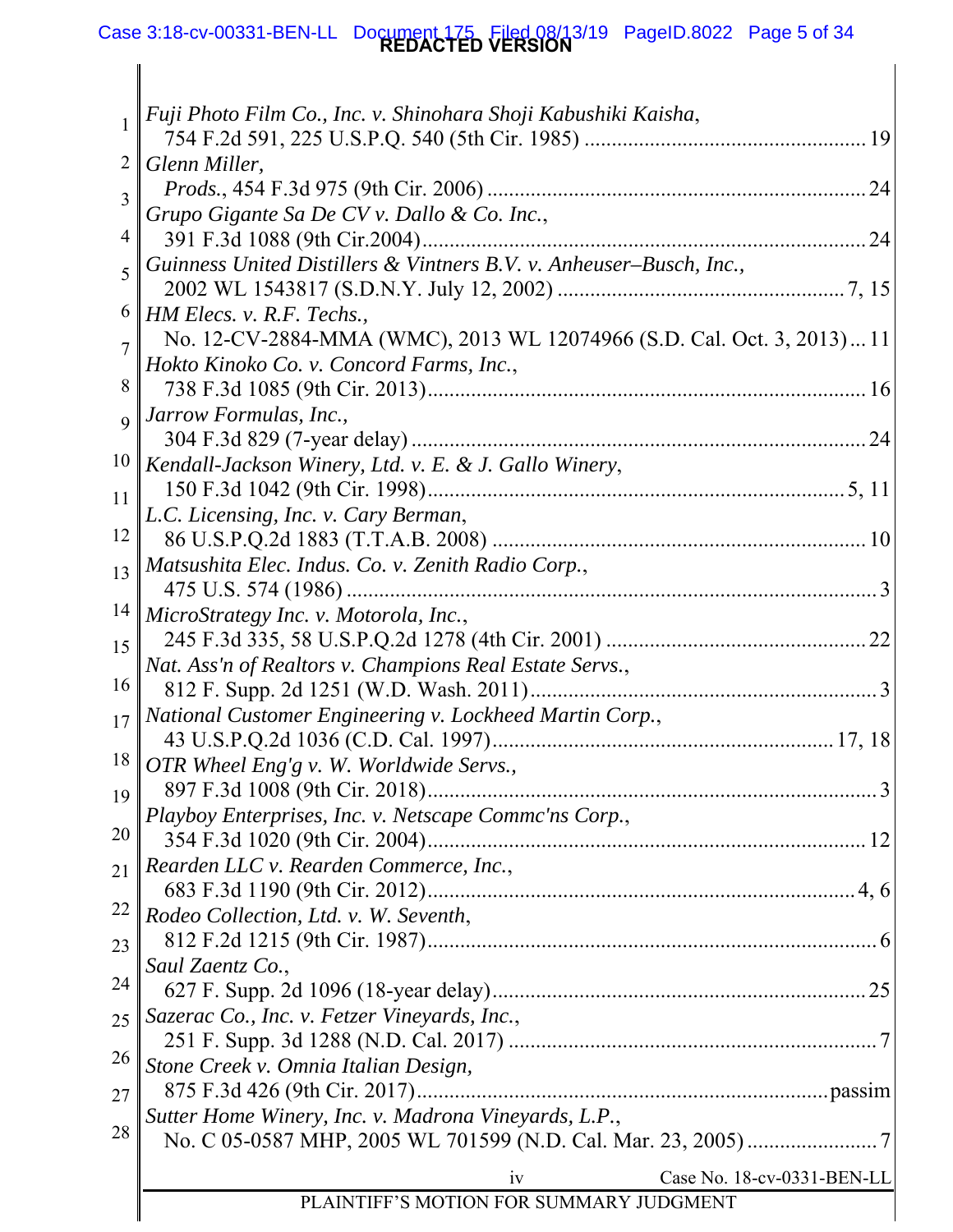#### **REDACTED VERSION** Case 3:18-cv-00331-BEN-LL Document 175 Filed 08/13/19 PageID.8023 Page 6 of 34

| $\mathbf{1}$   | Synoptek v. Synaptek Corp.,                                           |
|----------------|-----------------------------------------------------------------------|
| 2              | Thane,                                                                |
| 3              |                                                                       |
| 4              | Theodosakis v. Contract Pharmacal Corp.,<br>.24                       |
| 5              | Watec Co., Ltd. v. Liu,                                               |
| 6              | Wine Grp., LLC $v$ . L. & R. Wine Co.,                                |
| $\overline{7}$ | No. 2:10-CV-02204-MCE, 2012 WL 3962500 (E.D. Cal. Sept. 10, 2012)  21 |
| 8              | <b>Statutes</b>                                                       |
| 9              |                                                                       |
| 10             |                                                                       |
| 11             |                                                                       |
| 12             |                                                                       |
| 13             |                                                                       |
| 14             |                                                                       |
| 15             |                                                                       |
| 16             |                                                                       |
| 17             |                                                                       |
| 18             |                                                                       |
| 19             |                                                                       |
| 20             |                                                                       |
| 21             |                                                                       |
| 22             |                                                                       |
| 23             |                                                                       |
| 24             |                                                                       |
| 25             |                                                                       |
| 26             |                                                                       |
| 27             |                                                                       |
| 28             |                                                                       |
|                | Case No. 18-cv-0331-BEN-LL<br>$\mathbf{V}$                            |
|                | PLAINTIFF'S MOTION FOR SUMMARY JUDGMENT                               |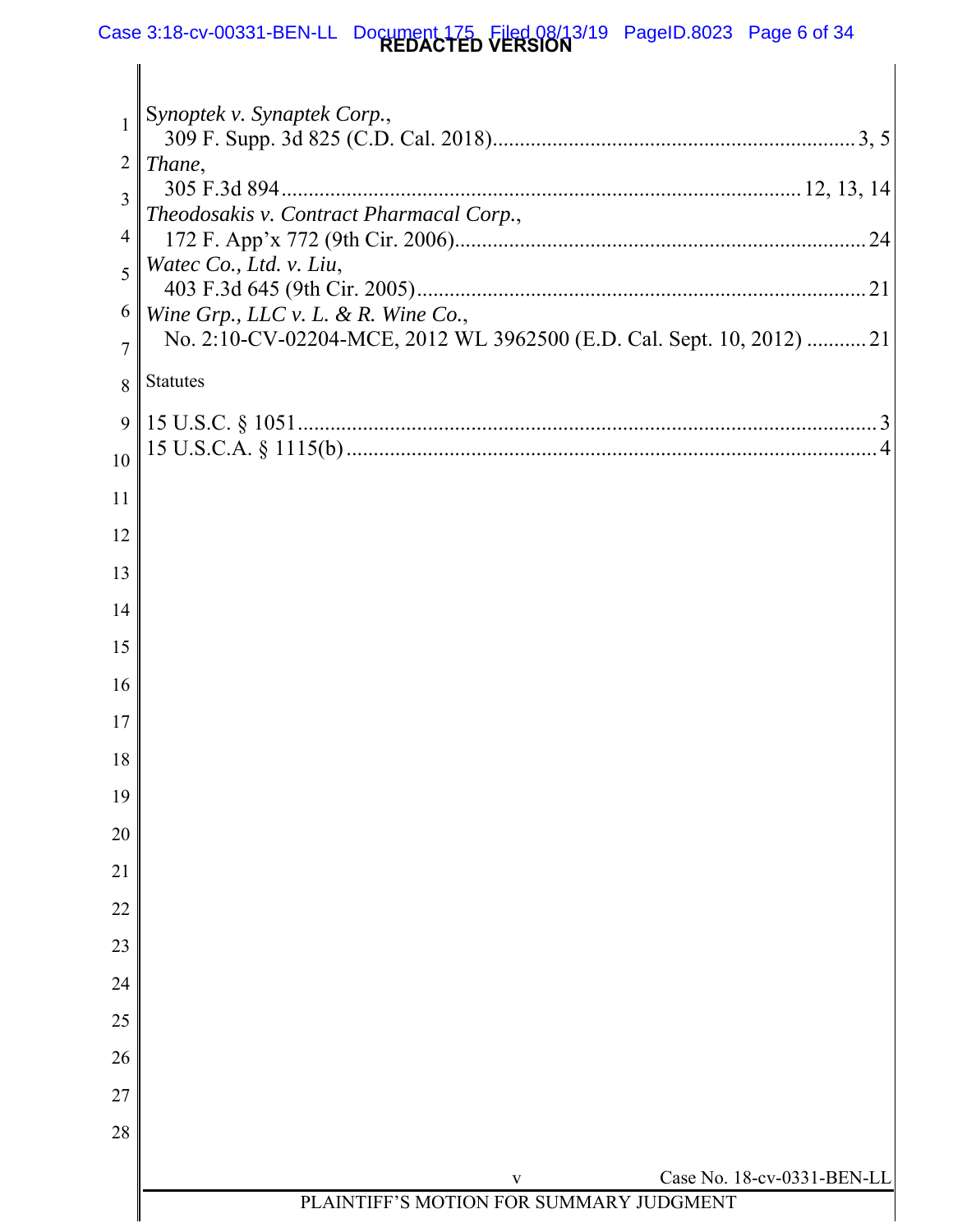### **REDACTED VERSION** Case 3:18-cv-00331-BEN-LL Document 175 Filed 08/13/19 PageID.8024 Page 7 of 34

| $\mathbf{I}$   | <b>NOTICE OF MOTION AND MOTION</b>                                                 |  |  |
|----------------|------------------------------------------------------------------------------------|--|--|
| $\overline{2}$ | TO ALL PARTIES AND THEIR COUNSEL OF RECORD:                                        |  |  |
| 3              | YOU ARE NOTIFIED THAT on September 16, 2019 at 10:30 a.m. in the                   |  |  |
| 4              | United States District Court, Southern District of California, located at 221 West |  |  |
| 5              | Broadway, Suite 5135, San Diego, CA 92101, Plaintiff Stone Brewing Co., LLC will   |  |  |
| 6              | and hereby does move the Court for an order granting Plaintiff's Motion for        |  |  |
| 7              | Summary Judgment.                                                                  |  |  |
| 8              | The motion is based upon this Notice of Motion, the accompanying                   |  |  |
| 9              | Memorandum of Law in Support of the Motion, the accompanying Declarations in       |  |  |
| 10             | Support of the Motion, and the files and records in this action and any further    |  |  |
| 11             | evidence and argument that the Court may consider.                                 |  |  |
| 12             |                                                                                    |  |  |
| 13             | Dated: August 12, 2019<br>Respectfully Submitted,                                  |  |  |
| 14             | <b>BRAUNHAGEY &amp; BORDEN LLP</b>                                                 |  |  |
| 15             | By: s/ J. Noah Hagey                                                               |  |  |
| 16             | J. Noah Hagey                                                                      |  |  |
| 17             | Attorneys for Stone Brewing Co., LLC                                               |  |  |
| 18             |                                                                                    |  |  |
| 19             |                                                                                    |  |  |
| 20             |                                                                                    |  |  |
| 21             |                                                                                    |  |  |
| 22             |                                                                                    |  |  |
| 23             |                                                                                    |  |  |
| 24             |                                                                                    |  |  |
| 25             |                                                                                    |  |  |
| 26             |                                                                                    |  |  |
| 27             |                                                                                    |  |  |
| 28             |                                                                                    |  |  |
|                | Case No. 18-cv-0331-BEN-LL<br>1<br>PLAINTIFF'S MOTION FOR SUMMARY JUDGMENT         |  |  |
|                |                                                                                    |  |  |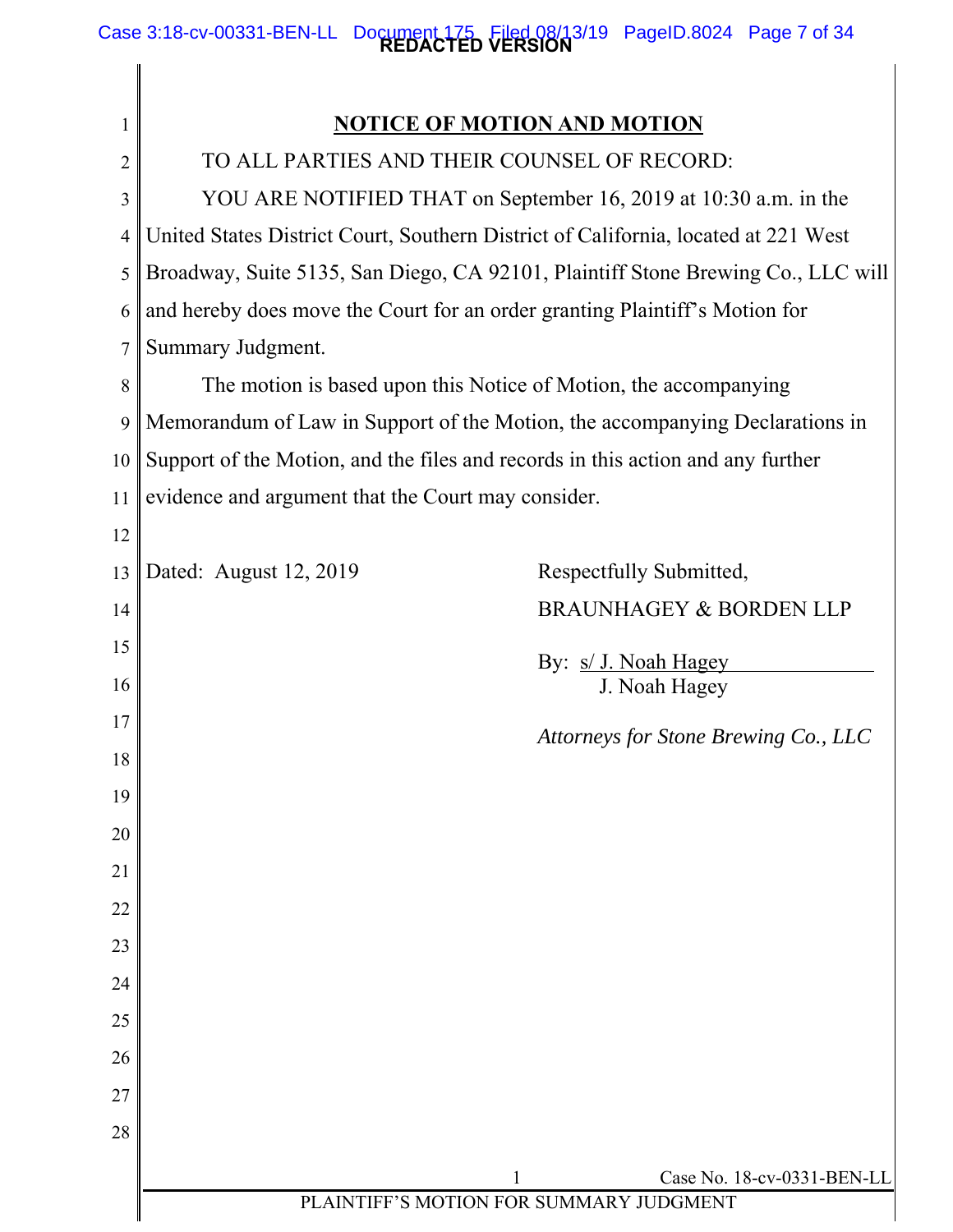### **REDACTED VERSION** Case 3:18-cv-00331-BEN-LL Document 175 Filed 08/13/19 PageID.8025 Page 8 of 34

| 1              | Plaintiff Stone Brewing Co., LLC ("Stone") brings this motion to summarily             |  |  |
|----------------|----------------------------------------------------------------------------------------|--|--|
| $\overline{2}$ | adjudicate Defendant MillerCoors's ("MillerCoors's") knowing infringement of           |  |  |
| 3              | Stone's iconic STONE® trademark and brand.                                             |  |  |
| 4              | <b>INTRODUCTION</b>                                                                    |  |  |
| 5              | Rarely has a case of trademark infringement been so pronounced and obvious.            |  |  |
| 6              | Evidence now indisputably shows that MillerCoors intentionally rebranded its           |  |  |
| $\overline{7}$ | struggling Keystone beer brand to adopt Stone's trademark and, thereby, "OWN           |  |  |
| 8              | THE STONE". The slogan was pasted                                                      |  |  |
| 9              | and used as the masthead of its 2017                                                   |  |  |
| 10             | distributor conference summit where "Own the Stone" was presented to thousands of      |  |  |
| 11             | MillerCoors retailers in Las Vegas. After years of declining sales, the rebranded      |  |  |
| 12             | Keystone beer cans surged and became one of the industry's top growth products,        |  |  |
| 13             | earning                                                                                |  |  |
| 14             |                                                                                        |  |  |
| 15             |                                                                                        |  |  |
| 16             |                                                                                        |  |  |
| 17             |                                                                                        |  |  |
| 18             |                                                                                        |  |  |
| 19             |                                                                                        |  |  |
| 20             |                                                                                        |  |  |
| 21             | involved in MillerCoors's failed                                                       |  |  |
| 22             | 2007 application to register "STONES" with the USPTO – which the agency found          |  |  |
| 23             | was is "likely to cause confusion, to cause mistake, or to deceive" with the STONE®    |  |  |
| 24             | mark. In re. Trademark App. No. 77284994 – STONES (RJN Ex. 2).                         |  |  |
| 25             | The Ninth Circuit's "Sleekcraft" factors compel summary judgment on these              |  |  |
| 26             | indisputable facts: (1) Stone's mark is conceptually and commercially strong, as the   |  |  |
| 27             | Court has already found and as MillerCoors itself has admitted in recognizing Stone    |  |  |
| 28             | as a leading brand; (2) Stone and MillerCoors are direct competitors, as the Court has |  |  |
|                | Case No. 18-cv-0331-BEN-LL<br>1                                                        |  |  |
|                | PLAINTIFF'S MOTION FOR SUMMARY JUDGMENT                                                |  |  |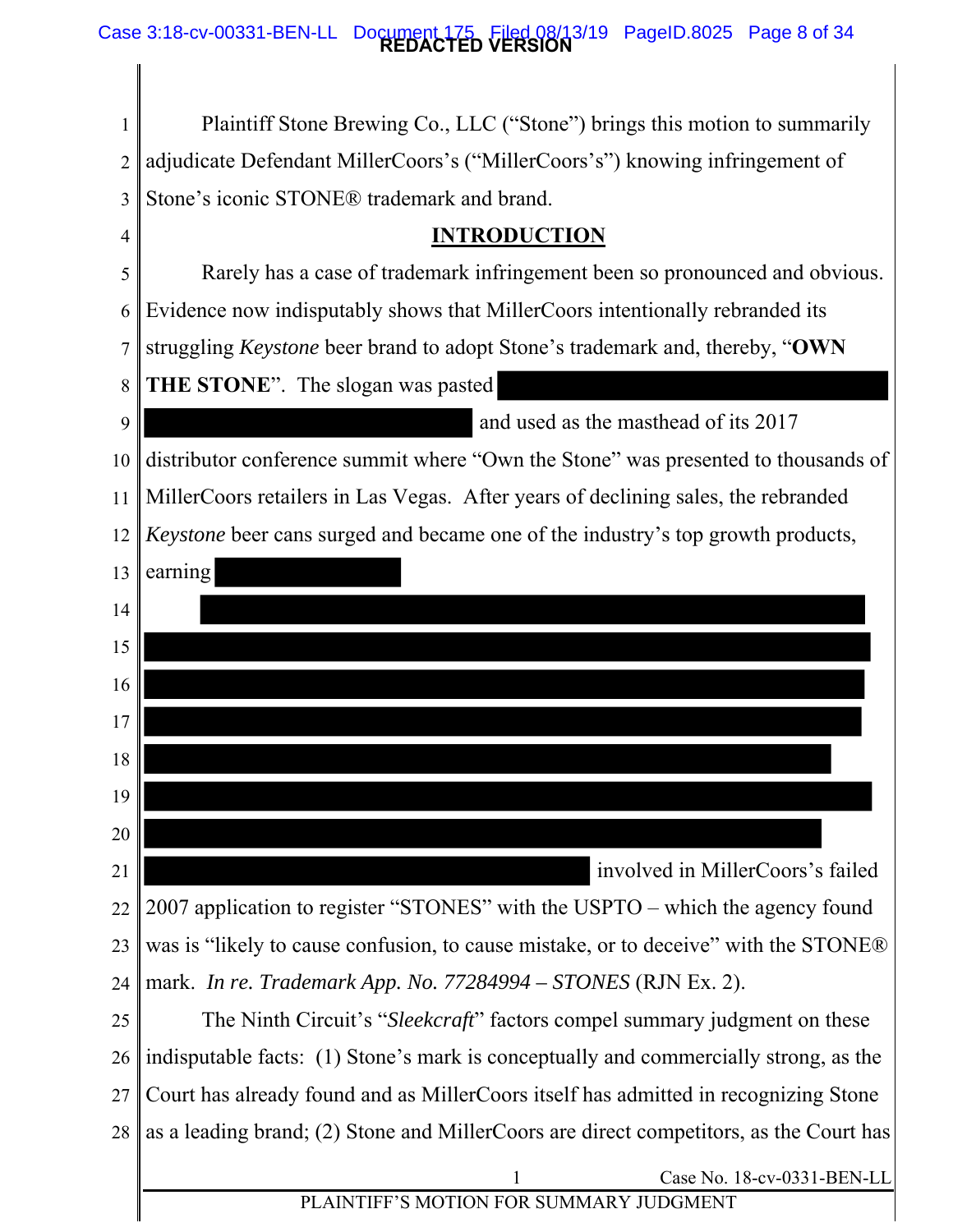### **REDACTED VERSION** Case 3:18-cv-00331-BEN-LL Document 175 Filed 08/13/19 PageID.8026 Page 9 of 34

1 2 3 4 5 6 7 8 9 10 11 12 show that it knew of Stone's trademark and made a conscious decision to infringe it noted and as MillerCoors's own documents and deposition testimony show; (3) the marks are not only similar, but identical: "Stone" and "Stone," and even MillerCoors's own witnesses could not tell them apart; (4) there is significant evidence of actual confusion in the marketplace, and Stone's survey evidence shows that confusion is occurring at alarming rates; (5) the products' marketing channels are identical, as Stone and Keystone admittedly share hundreds of distributors and appear in the same store aisles across the country; (6) confusion is likely because both parties agree that consumers exercise a low degree of care and make quick decisions when shopping for beer; (7) MillerCoors's own documents and testimony anyway, as part of its admitted "civil war" against Stone; and (8) Stone already has expanded into analogous product lines involving similar styles and forms of beer.

13 14 15 16 17 Summary judgment also is warranted against MillerCoors's counterclaims because it has no cognizable common law trademark interest in the term "STONE". Never before 2017 had MillerCoors ever used "STONE" on its primary beer packaging (its cans or bottles) as separate from "KEY". Defendant's own internal research showed that

| 18 |                                                                                      |
|----|--------------------------------------------------------------------------------------|
| 19 |                                                                                      |
| 20 | These undisputed facts mean that                                                     |
| 21 | MillerCoors's purported counterclaims for an exclusive common law right to use       |
| 22 | "STONE" fail as a matter of law.                                                     |
| 23 | On these grounds and those which follow, the Court should award summary              |
| 24 | judgment and set trial on MillerCoors' limited remaining affirmative defenses and to |
| 25 | establish the amount of Stone's compensatory damages and related relief.             |
| 26 | <b>BACKGROUND</b>                                                                    |
| 27 | The Court already has held that Stone sufficiently mustered evidence of a            |
| 28 | "moderately" strong case for infringement. Dkt. No. 85 at 14. For years, Stone has   |
|    | $\overline{2}$<br>Case No. 18-cv-0331-BEN-LL                                         |
|    | PLAINTIFF'S MOTION FOR SUMMARY JUDGMENT                                              |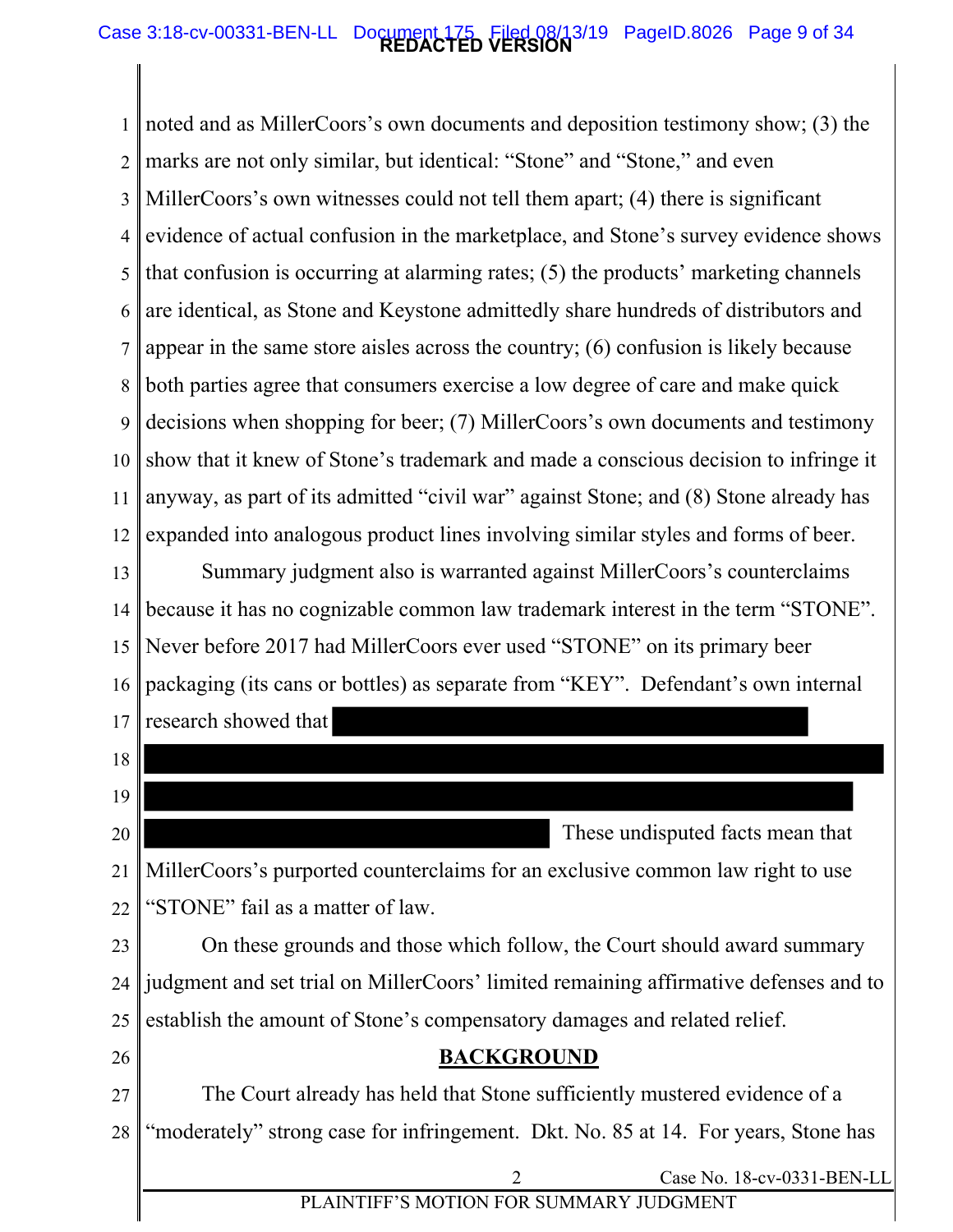### **REDACTED VERSION** Case 3:18-cv-00331-BEN-LL Document 175 Filed 08/13/19 PageID.8027 Page 10 of 34

1 2 3 4 5 6 7 8 9 10 this Motion. vigilantly policed the use of its marks before the US PTO and in commerce. Beer companies, including Anheuser Busch, have withdrawn applications and changed the names of entire beer companies to accommodate Stone's demands. (Engels Decl. Ex. 1.) Same too with MillerCoors, which abandoned its application for "HOLD MY STONES" after receiving a cease-and-desist letter from Stone in 2010. (RJN Ex. 5.) With MillerCoors's recent admissions and documentary evidence around its "Own the Stone" campaign, the case for infringement is now even more conclusive. The facts supporting this Motion are detailed in the sections below and in the declarations, discovery responses, deposition transcripts and exhibits accompanying

11

12

**I. STONE IS ENTITLED TO SUMMARY JUDGMENT ON ITS TRADE-MARK INFRINGEMENT CLAIMS** 

**ARGUMENT** 

13 14 15 16 17 18 19 Stone's infringement claims arise under the Lanham Act, 15 U.S.C. § 1051 *et*  seq., and related California unfair competition law.<sup>1</sup> "To prevail on such a claim, a plaintiff must show that: 1) it has a valid, protectable mark, and 2) the defendant's use of the mark is likely to cause consumer confusion." *OTR Wheel Eng'g v. W. Worldwide Servs.,* 897 F.3d 1008, 1022 (9th Cir. 2018). Courts regularly grant summary judgment on trademark infringement and unfair competition claims where the undisputed facts establish likelihood of confusion as a matter of law.<sup>2</sup>

20

 $\overline{a}$ 

21 22 <sup>1</sup> Summary judgment is appropriate when "the record taken as a whole could not lead a rational trier of fact to find for the nonmoving party." *Matsushita Elec. Indus.* 

*Co. v. Zenith Radio Corp.*, 475 U.S. 574, 587 (1986).

- 24 Supp. 3d 825 (C.D. Cal. 2018); *DC Comics v. Towle*, 989 F. Supp. 2d 948 (C.D. Cal.
- 25 2013), *aff'd*, 802 F.3d 1012 (9th Cir. 2015) (both parties using "BATMOBILE" and

28 and "CONVERSAGENT" for natural language processing software)

<sup>23</sup>  <sup>2</sup> *See, e.g., Stone Creek v. Omnia Italian Design,* 875 F.3d 426 (9th Cir. 2017) (both parties using "STONE CREEK" for furniture); S*ynoptek v. Synaptek Corp.*, 309 F.

<sup>26</sup>  "BATMAN," plaintiff for comic books and defendant for custom cars); *Nat. Ass'n of Realtors v. Champions Real Estate Servs.*, 812 F. Supp. 2d 1251 (W.D. Wash. 2011)

<sup>27</sup>  (unauthorized use of "REALTOR" for real estate brokerage services); *Conversive v. Conversagent,* 433 F. Supp. 2d 1079 (C.D. Cal. 2006) ("CONVERSIVE AGENT"

Case No. 18-cv-0331-BEN-LL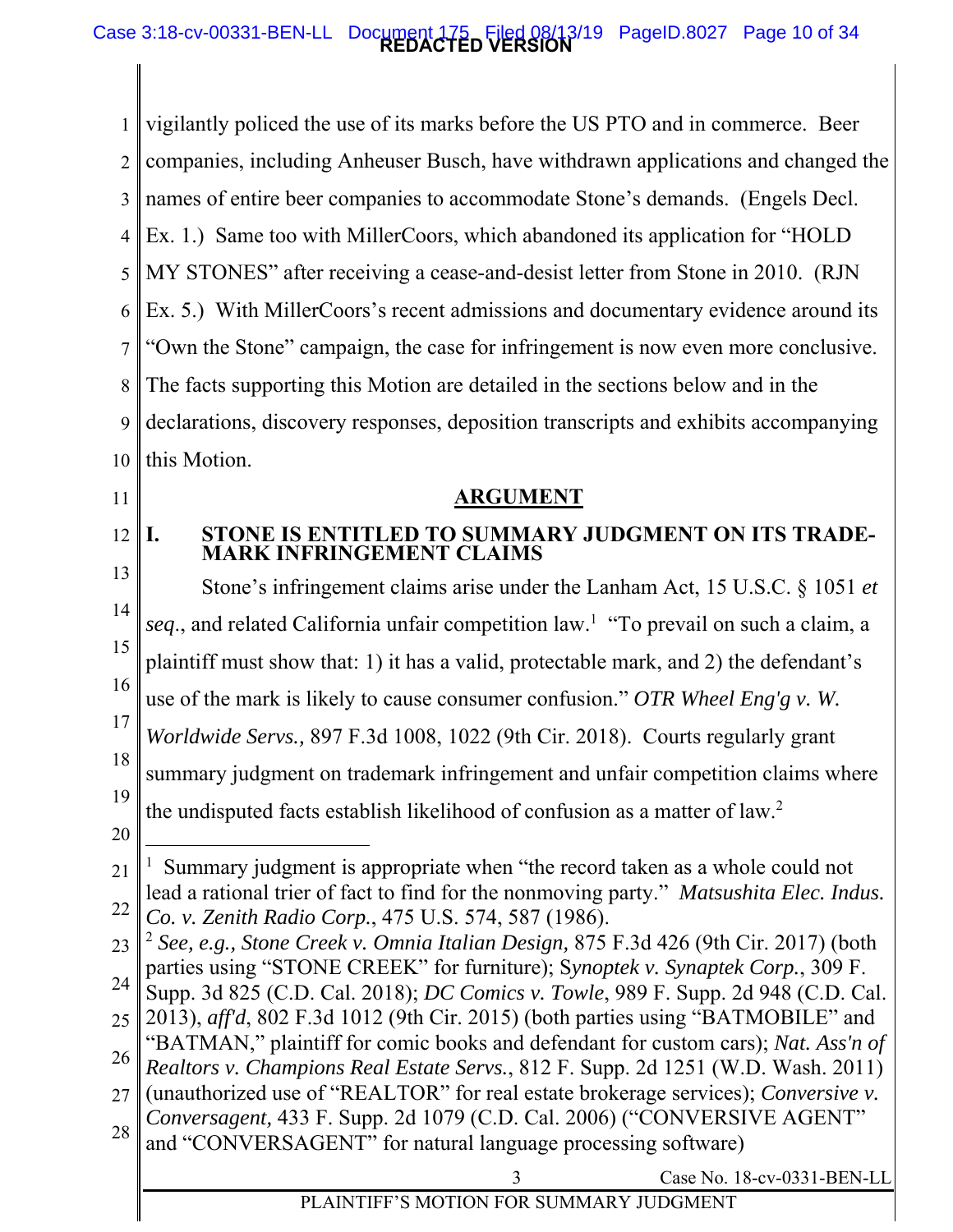### **REDACTED VERSION** Case 3:18-cv-00331-BEN-LL Document 175 Filed 08/13/19 PageID.8028 Page 11 of 34

 $\mathbf{I}$ 

| 1              | <b>Stone Owns the Valid and Protectable STONE® Mark</b><br>$\mathbf{A}$ .                         |
|----------------|---------------------------------------------------------------------------------------------------|
| $\overline{2}$ | As the Court has already found, "it is indisputable that Stone holds a valid                      |
| 3              | trademark in STONE® as it was registered by [the USPTO] without objection on                      |
|                | June 23, 1998, under U.S. Reg. No. 2, 168, 093." Dkt. No. 85 at 5. "Ten years later,              |
| 4              | in 2008, the PTO accepted Stone's Combined Declaration of Use and                                 |
| 5              | Incontestability, making STONE® 'incontestable' as a matter of law." Id.                          |
| 6              | Accordingly, "Stone has a protectable ownership interest in the STONE® mark." Id.                 |
| $\overline{7}$ | Moreover, Stone's ownership of the STONE® registration is <i>conclusive</i> proof that            |
| 8              | Stone has the <i>exclusive</i> right to use "STONE" to sell beer throughout the United            |
| 9              | States. 15 U.S.C.A. $\S$ 1115(b). Stone's ownership of a valid and protectable mark is            |
| 10             | thus conclusively established in this litigation and not subject to dispute. <sup>3</sup>         |
| 11<br>12       | <b>B.</b><br>MillerCoors's Adoption of "STONE" as a Trademark for Keystone<br>is Confusing        |
| 13             | As the PTO held in 2007, Keystone's attempted use of "STONE" on its                               |
| 14             | primary packaging is "likely to cause confusion." (RJN Ex. 2 at 1.) That is exactly               |
| 15             | what has been happening since 2017, as MillerCoors adopted the word "STONE" on                    |
| 16             | its primary packages under a campaign to                                                          |
| 17             | If MillerCoors succeeds in                                                                        |
|                | 18    supplanting Stone's craft beers with Keystone as "STONE" in the minds of                    |
| 19             | consumers, Stone's brand and trademark will be destroyed. The likelihood-of-                      |
| 20             | confusion inquiry "generally considers whether a reasonably prudent consumer in the               |
| 21             | marketplace is likely to be confused as to the origin or source of the goods or                   |
| 22             | services." Rearden LLC v. Rearden Commerce, Inc., 683 F.3d 1190, 1209 (9th Cir.                   |
| 23             | 2012). Under this commonsense standard, it is beyond dispute that two beers                       |
| 24             | identically named "STONE" are likely to confuse beer drinkers.                                    |
| 25             |                                                                                                   |
| 26             |                                                                                                   |
| 27             | <sup>3</sup> Stone also has diligently enforced its trademark rights against over 24 would be in- |
| 28             | fringers. (Engels. Decl. Ex. 1.)                                                                  |
|                | Case No. 18-cv-0331-BEN-LL<br>4                                                                   |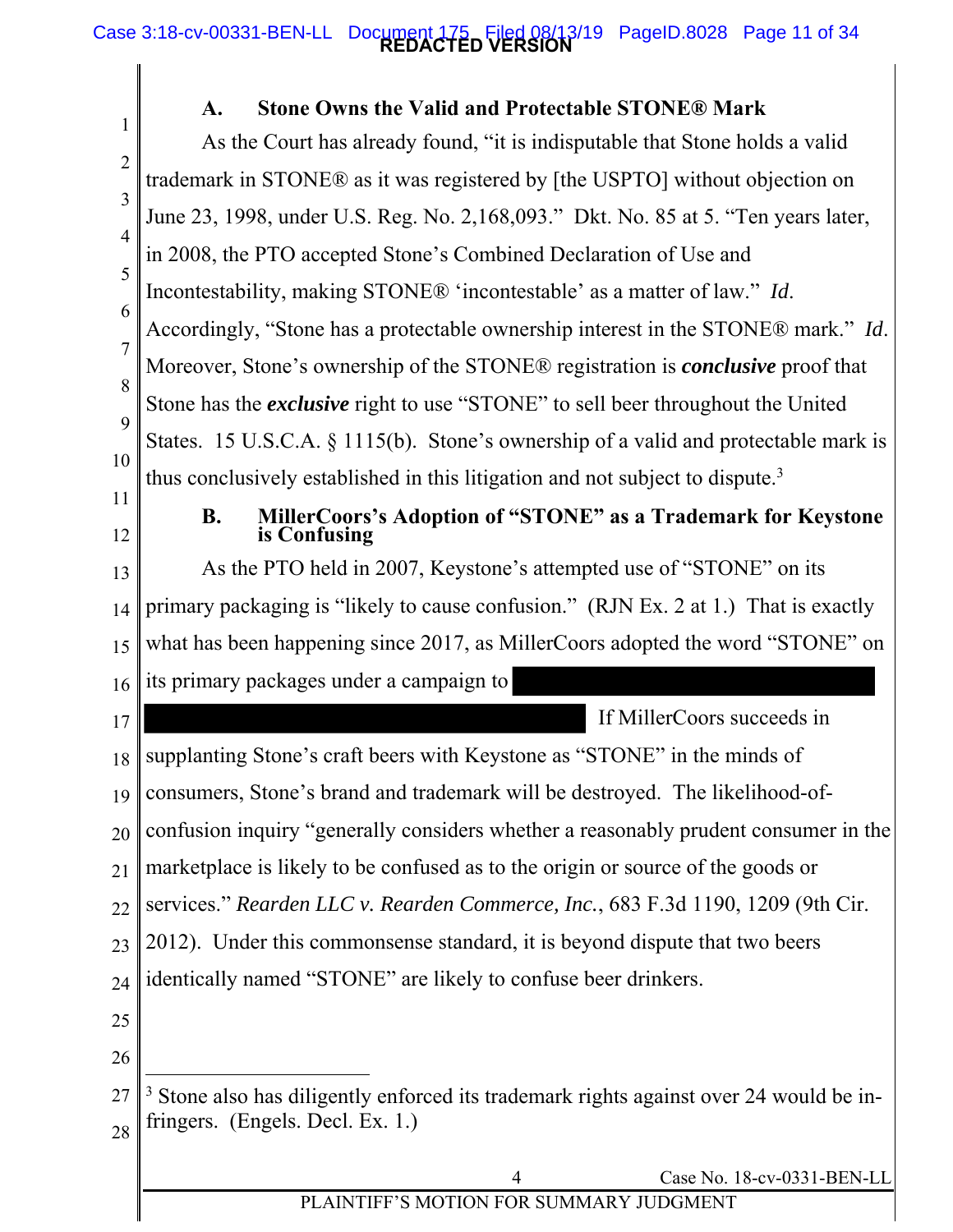### **REDACTED VERSION** Case 3:18-cv-00331-BEN-LL Document 175 Filed 08/13/19 PageID.8029 Page 12 of 34

1 2 3 4 5 6 7 Courts evaluate likelihood of confusion using the canonical factors in *AMF v.*  Sleekcraft Boats, 599 F.2d 341 (9th Cir. 1979).<sup>4</sup> Of these, "[s]ome factors are much more important than others." *Brookfield Commc'ns v. W. Coast Entm't Corp.*, 174 F.3d 1036, 1054 (9th Cir. 1999). "Two particularly probative factors are the similarity of the marks and the proximity of the goods." *Stone Creek,* 875 F.3d at 432. It is not necessary to prove every factor, or even a majority of factors, to establish likelihood of confusion at the summary judgment stage.<sup>5</sup>

8 9 10 11 12 issues left for trial. The Court accordingly should grant summary judgment for Stone Here, the undisputed facts and MillerCoors's own admissions show that every *Sleekcraft* factor strongly favors a finding of likelihood of confusion. There are no and enjoin MillerCoors's ongoing infringement of the STONE® mark before additional harm is done.

13

## **1. Strength of the STONE® Mark**

14 15 16 17 The Court has already found that the STONE® mark is conceptually and commercially strong. Dkt. No. 85 at 6-7. As to conceptual strength, STONE® is an arbitrary and fanciful mark because it does not inherently describe or even "suggest" anything at all about beer.<sup>6</sup> As such, STONE® is an inherently distinctive mark

18

28

<sup>19</sup>  20 21  $\overline{a}$ <sup>4</sup> These are: (1) the strength of plaintiff's mark, (2) whether the parties' goods are related, (3) the degree of care exercised by likely purchasers, (4) how similar defendant's mark is to plaintiff's, (5) evidence of actual confusion, (6) the marketing channels the parties use, (7) defendant's intent in selecting its mark, and (8) the likelihood

of expansion of the parties' product lines. *Id*. at 348-49.

<sup>22</sup>  23 <sup>5</sup> See Stone Creek, 875 F.3d at 436 (reversing trial court's denial of summary judgment, deeming confusion likely as a matter of law based on similarity of marks,

<sup>24</sup>  proximity of goods, and strength of plaintiff's mark); *Synoptek*, 309 F. Supp. 3d at 842 (granting summary judgment based primarily on same three factors).

<sup>25</sup>  <sup>6</sup> *See Kendall-Jackson Winery, Ltd. v. E. & J. Gallo Winery*, 150 F.3d 1042, 1047

<sup>26</sup>  (9th Cir. 1998) ("Arbitrary marks have no relevance to any feature or characteristic

<sup>27</sup>  of a product. Fanciful marks are the most distinctive marks of all; they involve a high degree of imagination"); *see also Stone Creek,* 875 F.3d at 433 ("Stone Creek" arbitrary and fanciful when used for furniture).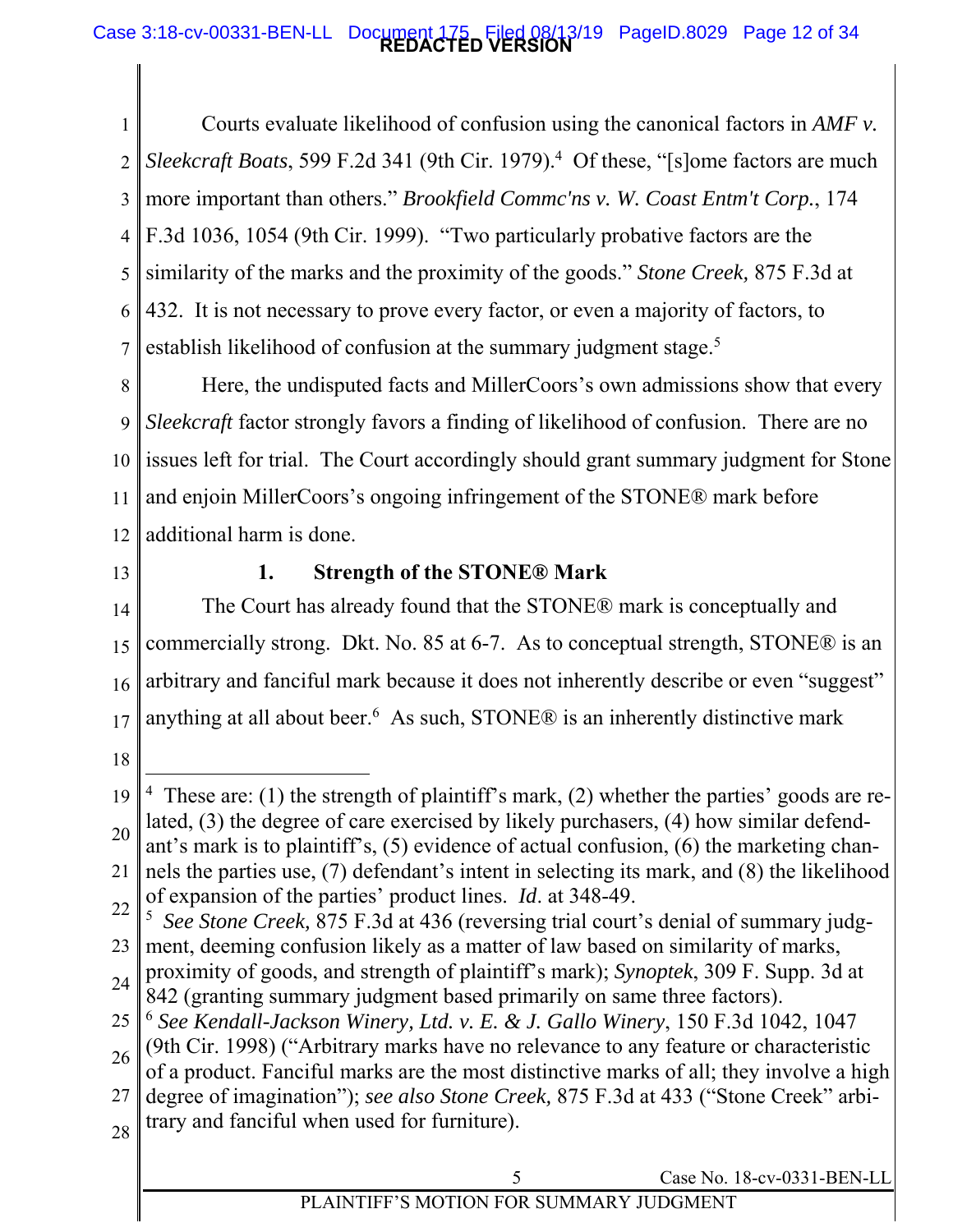### **REDACTED VERSION** Case 3:18-cv-00331-BEN-LL Document 175 Filed 08/13/19 PageID.8030 Page 13 of 34

1 entitled to the highest degree of protection as a matter of law.<sup>7</sup>

2 3 4 5 6 7 8 9 10 11 12 13 14 15 "commercially significant and/or highly regarded IPAs" in the market. (Declaration STONE® is also "commercially strong and recognizable" and "both nationally and internationally known," as the Court has recognized. Dkt. No. 85 at 6-7. STONE® is one of the ten largest craft beers in the United States, with sales at thousands of stores, bars, and restaurants nationwide. Dkt. No. 31, Wagner Decl. ¶¶ 12-20. Stone is widely recognized as an industry leader by national and international publications including *The New York Times*, *The Wall Street Journal*, *The Economist*, *USA Today*, and *Time* magazine. *Id*. ¶¶ 28-31. MillerCoors itself has long recognized Stone's flagship brew, STONE® IPA, as one of the most of J. Noah Hagey ("Hagey") Ex. 1 at 71.) At least 80% of craft beer drinkers recognize STONE® beer, and almost half of all Americans. (Hagey Ex. 2 at -364.) Accordingly, there is no genuine dispute that the STONE® mark is conceptually and commercially strong. This factor favors Stone for the same reasons set forth in the Court's prior Order.

16

### **2. The Goods are Related: Beer and Beer**

17 18 19 20 21 22 23 There is no reasonable dispute that Stone's beers and MillerCoors's beers are related and directly competitive, as the Court has ruled. Dkt. No. 85 at 7-8. The "proximity of goods" factor under *Sleekcraft* asks whether the products are "related" to one another. 599 F.2d at 350. Stone "need not establish that the parties are direct competitors to satisfy the proximity or relatedness factor. Related goods (or services) are those 'which would be reasonably thought by the buying public to come from the same source if sold under the same mark.'" Dkt. No. 85 at 7 (quoting *Rearden*, 683

24 25 26 27 28  $\overline{a}$ <sup>7</sup> The Court's prior Order concluded that STONE® was "suggestive" because it often (but not always) appears alongside a gargoyle logo. Dkt. No. 85 at 7. But the dispositive question is not whether STONE® appears alone, but instead whether the word "Stone" inherently describes beer, which it does not. *Rodeo Collection, Ltd. v. W. Seventh*, 812 F.2d 1215, 1218 (9th Cir. 1987) ("Whether a mark is weak and descriptive or strong and distinctive can be determined only by reference to the goods or services that it identifies.").

6 Case No. 18-cv-0331-BEN-LL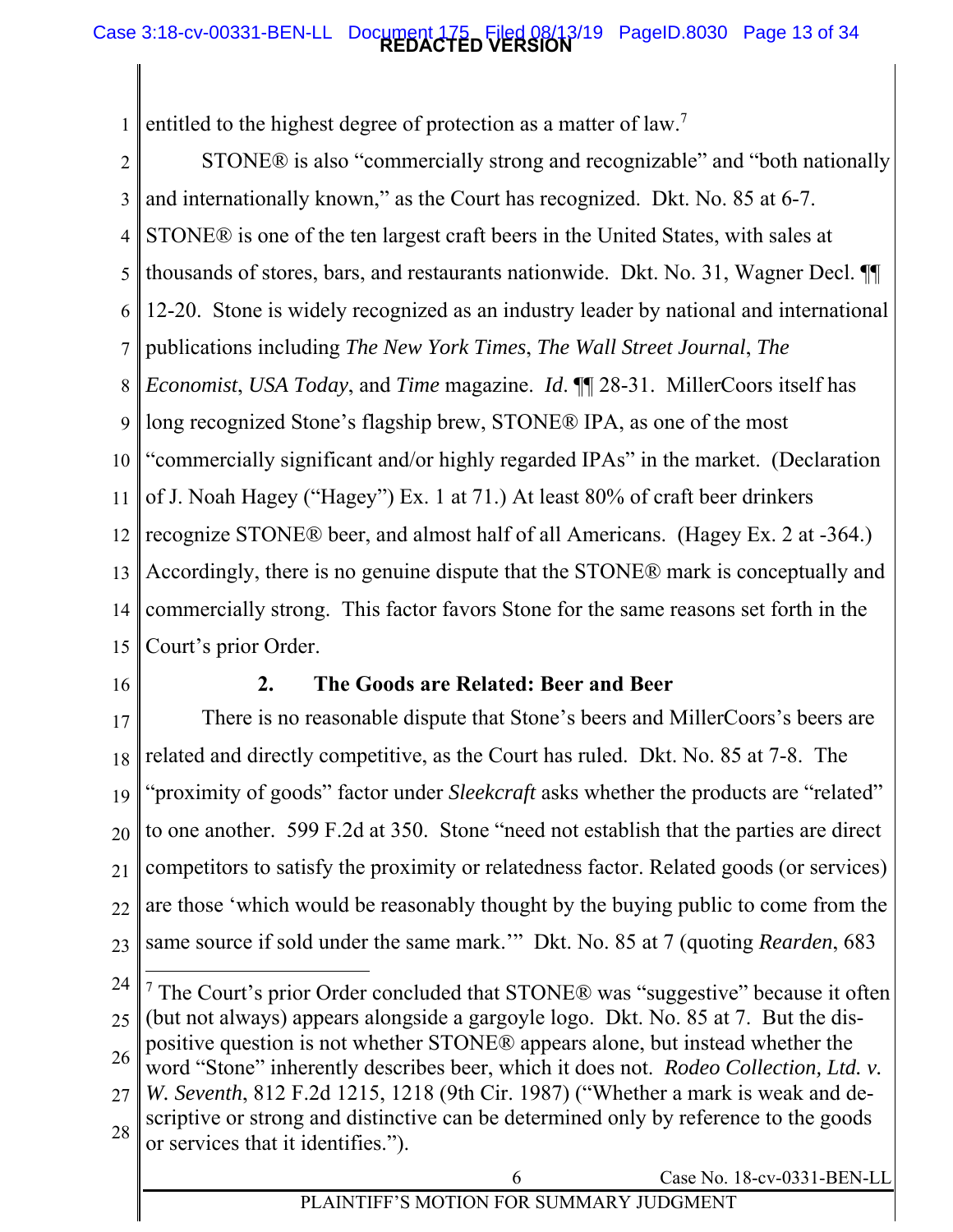### **REDACTED VERSION** Case 3:18-cv-00331-BEN-LL Document 175 Filed 08/13/19 PageID.8031 Page 14 of 34

1 F.3d at 1212). "The Ninth Circuit defines 'relatedness' broadly, typically requiring

2 only that the parties participate in the same general industry." *Sutter Home Winery,* 

- 3 *Inc. v. Madrona Vineyards, L.P.*, No. C 05-0587 MHP, 2005 WL 701599, at \*9
- 4 (N.D. Cal. Mar. 23, 2005).

5 The relatedness of the goods is beyond dispute because Stone and MillerCoors

6 both sell the same product: beer. Dkt. No. 85 at 7. When it comes to alcoholic

7 beverages, courts have consistently held that wine, spirits, and beer are all related to

8 one another, rejecting attempts to "slice and dice" the market into specialized sub-

9 segments. *Fleischmann Distilling Corp. v. Maier Brewing Co.*, 314 F.2d 149, 159–

10 60 (9th Cir. 1963) ("beer and Scotch whisky" are related); *Anheuser-Busch, Inc. v.* 

11 *Customer Co.,* 947 F. Supp. 422, 425 (N.D. Cal. 1996) ("the products are identical:

12 beer"); *E. & J. Gallo Winery v. Consorzio del Gallo Nero*, 782 F. Supp. 457, 464

13 (N.D. Cal. 1991) (different varietals of wine "substantially similar for purposes of

14 establishing a likelihood of confusion").<sup>89</sup>

15

<sup>16</sup>  17 18 19 *J. Gallo Winery v. Gallo Cattle Co.*, 967 F.2d 1280, 1291 (9th Cir. 1992) ("wine, 20 21 22 23 24 25 26 27 28 Case No. 18-cv-0331-BEN-LL PLAINTIFF'S MOTION FOR SUMMARY JUDGMENT  $\overline{a}$ <sup>8</sup> *See also Guinness United Distillers & Vintners B.V. v. Anheuser–Busch, Inc.,* 2002 WL 1543817, at \*6 (S.D.N.Y. July 12, 2002) ("high end" beer and Scotch whiskey related); *Sazerac Co., Inc. v. Fetzer Vineyards, Inc.*, 251 F. Supp. 3d 1288, 1306 (N.D. Cal. 2017) ("relatedness between spirits and other alcoholic beverages"); *E. &*  cheese, and salami" sufficiently related). <sup>9</sup> MillerCoors is likely to argue the products are somehow not related because Stone is a "craft" beer and Keystone is a so-called "economy" beer. But as the precedent above demonstrates, the existence of "sub" markets does not undermine the "relatedness" of goods.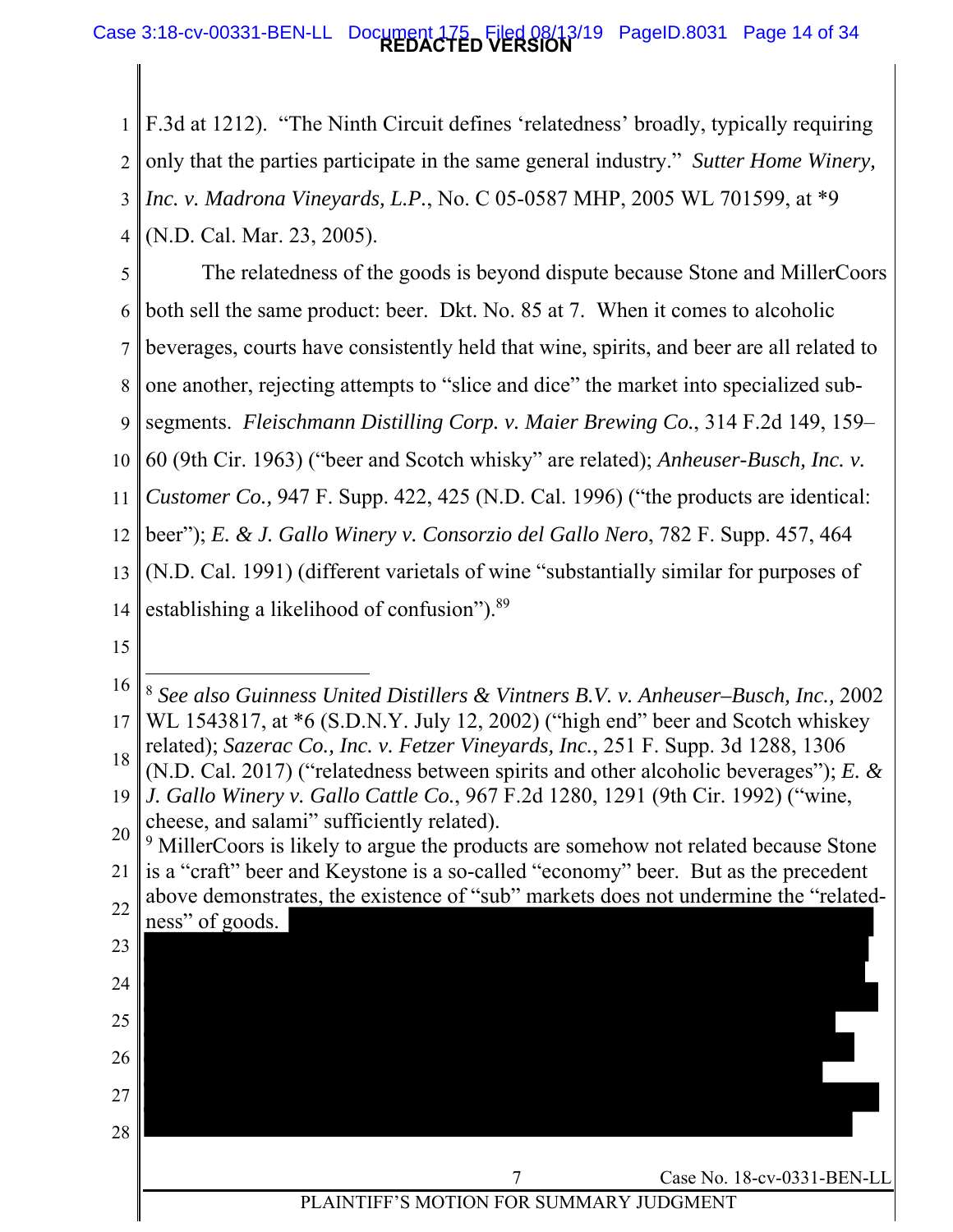### **REDACTED VERSION** Case 3:18-cv-00331-BEN-LL Document 175 Filed 08/13/19 PageID.8032 Page 15 of 34

| 1              | 3.<br>The Marks are Identical: "STONE" and "STONE"                                                                                                                        |
|----------------|---------------------------------------------------------------------------------------------------------------------------------------------------------------------------|
| $\overline{2}$ | Hundreds of MillerCoors'<br>campaign documents establish                                                                                                                  |
| 3              | that the marks are identical: "STONE" and "STONE." MillerCoors's new Keystone                                                                                             |
| $\overline{4}$ | packaging, marketing materials, and advertising are expressly aimed at establishing                                                                                       |
| 5              | "STONE" as a stand-alone "nickname" for Keystone.                                                                                                                         |
| 6              |                                                                                                                                                                           |
| 7              |                                                                                                                                                                           |
|                |                                                                                                                                                                           |
| 8              |                                                                                                                                                                           |
| 9              | (Hagey Ex                                                                                                                                                                 |
| 10             | 5 at -252; <i>Id.</i> , Ex. 6 at 56:18-57:24.)                                                                                                                            |
| 11             | Similarity of marks is evaluated based on "sight, sound, and meaning."                                                                                                    |
| 12             | <i>Brookfield</i> 174 F.3d at 1054. "The marks must be considered in their entirety and as                                                                                |
| 13             | they appear in the marketplace, with similarities weighed more heavily than                                                                                               |
| 14             | differences." Id. Because "STONE" and "STONE" are indisputably identical in                                                                                               |
| 15             | sight, sound, and meaning, this factor shows confusion is likely.                                                                                                         |
| 16             | <b>Sight: "STONE" is the Dominant Element</b><br>a.                                                                                                                       |
| 17             | There is no genuine dispute that "STONE" is the dominant visual element of                                                                                                |
| 18             | the new Keystone packaging and marketing materials.                                                                                                                       |
| 19             |                                                                                                                                                                           |
| 20             |                                                                                                                                                                           |
| 21             | (Hagey Ex. 5 at -275.)                                                                                                                                                    |
| 22             | For the first time ever, the word "STONE" appears by itself on Keystone's                                                                                                 |
| 23             | primary packaging, the can. (Hagey Ex. 7 at 79:16-80:17.) MillerCoors's Brand ID                                                                                          |
| 24             | Fundamentals                                                                                                                                                              |
| 25             |                                                                                                                                                                           |
| 26             | (Hagey Ex. 1 at 29.) Be-                                                                                                                                                  |
| 27             | cause Stone and Keystone are direct competitors for many of the same consumers,                                                                                           |
| 28             | their products are closely related under Sleekcraft. This factor indisputably favors<br>Stone and is "particularly probative" of confusion. Stone Creek, 875 F.3d at 432. |
|                | 8<br>Case No. 18-cv-0331-BEN-LL                                                                                                                                           |
|                | PLAINTIFF'S MOTION FOR SUMMARY JUDGMENT                                                                                                                                   |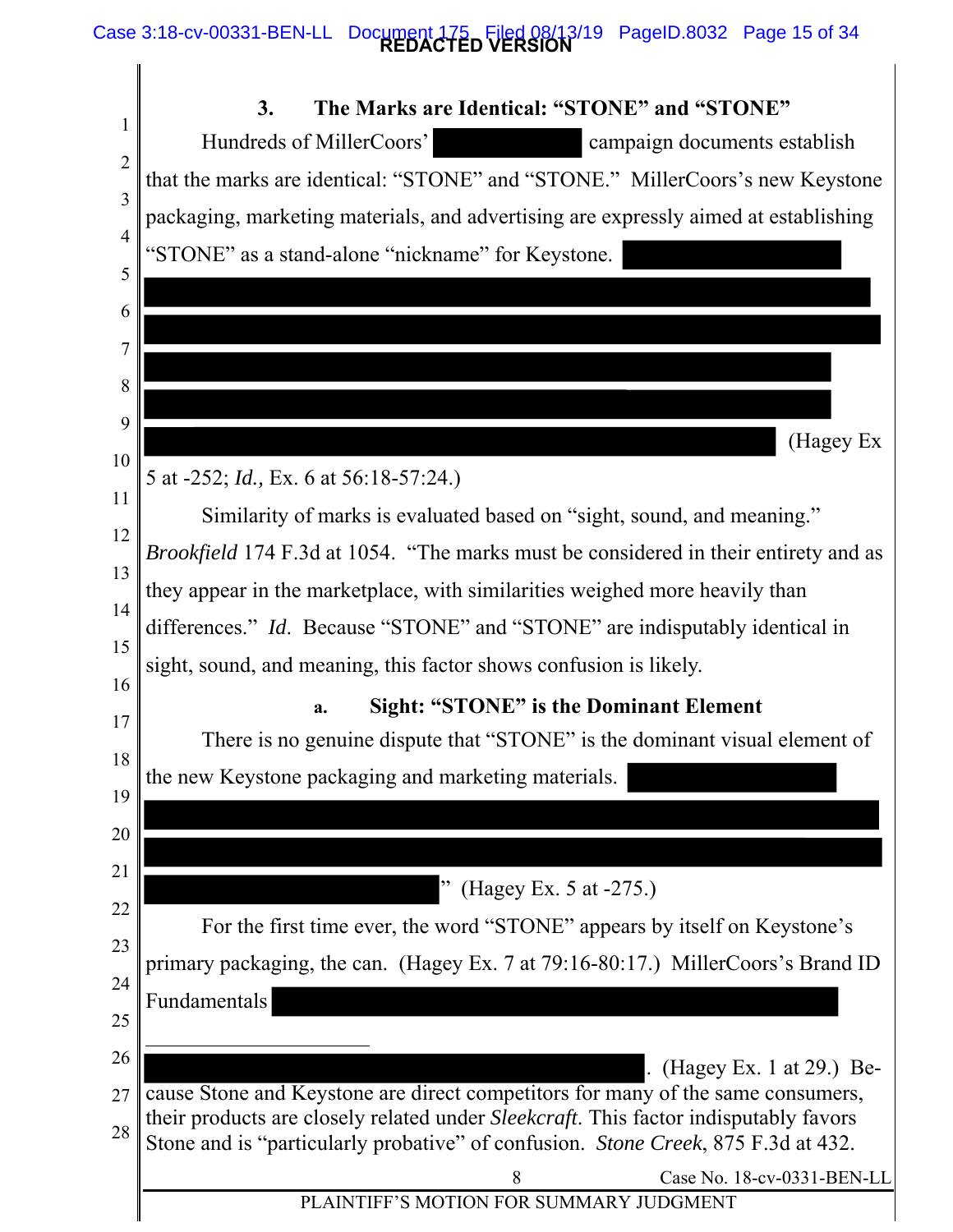**REDACTED VERSION** Case 3:18-cv-00331-BEN-LL Document 175 Filed 08/13/19 PageID.8033 Page 16 of 34

1 2 3 4 5 6 7 8 9 10 11 12 13 14 15 16 17 18 19 20 21 22 23 24 25 26 27 28 confusion is likely." *Country Floors, Inc. v. P'ship Composed of Gepner & Ford*, 9 Case No. 18-cv-0331-BEN-LL PLAINTIFF'S MOTION FOR SUMMARY JUDGMENT (*See, e.g.*, Dkt. No. 63-2.) By communicating that the STONE-only view is the canonical face of its primary packaging – on which the word "Stone" had never before appeared at all – MillerCoors has identified "Stone" as the name of the beer.<sup>10</sup> Nor is it disputable that Stone has prominently featured the STONE® trademark on primary and secondary packaging, marketing materials, and advertising for more than 20 years. "When the dominant portions of the two marks are the same, 930 F.2d 1056, 1065 (3d Cir. 1991) (citing *Century 21 Real Estate Corp. v. Sandlin*, 846 F.2d 1175, 1179 (9th Cir.1988)). Whatever stylistic differences may exist between Stone and Keystone's materials, they share the word "STONE" as the dominant visual element. This favors a finding of likelihood of confusion. **b. Sound: "STONE" and "STONE" Sound the Same**  The marks are also verbally identical, strongly favoring a finding of likelihood of confusion. As part of the rebrand, (Hagey Decl. Ex 8 at -076.) Of course, it is impossible to order a STONE® IPA without using the word "STONE." Because consumers use brand names to ask for products like beer,  $\overline{a}$  $10$  Keystone's new outer packaging similarly isolates "STONE" as the dominant visual element. "KEY" is reduced to subordinate typography and literally overshadowed by the three-dimensional "STONE" can. (Hagey Decl. Ex. 5 at -273.)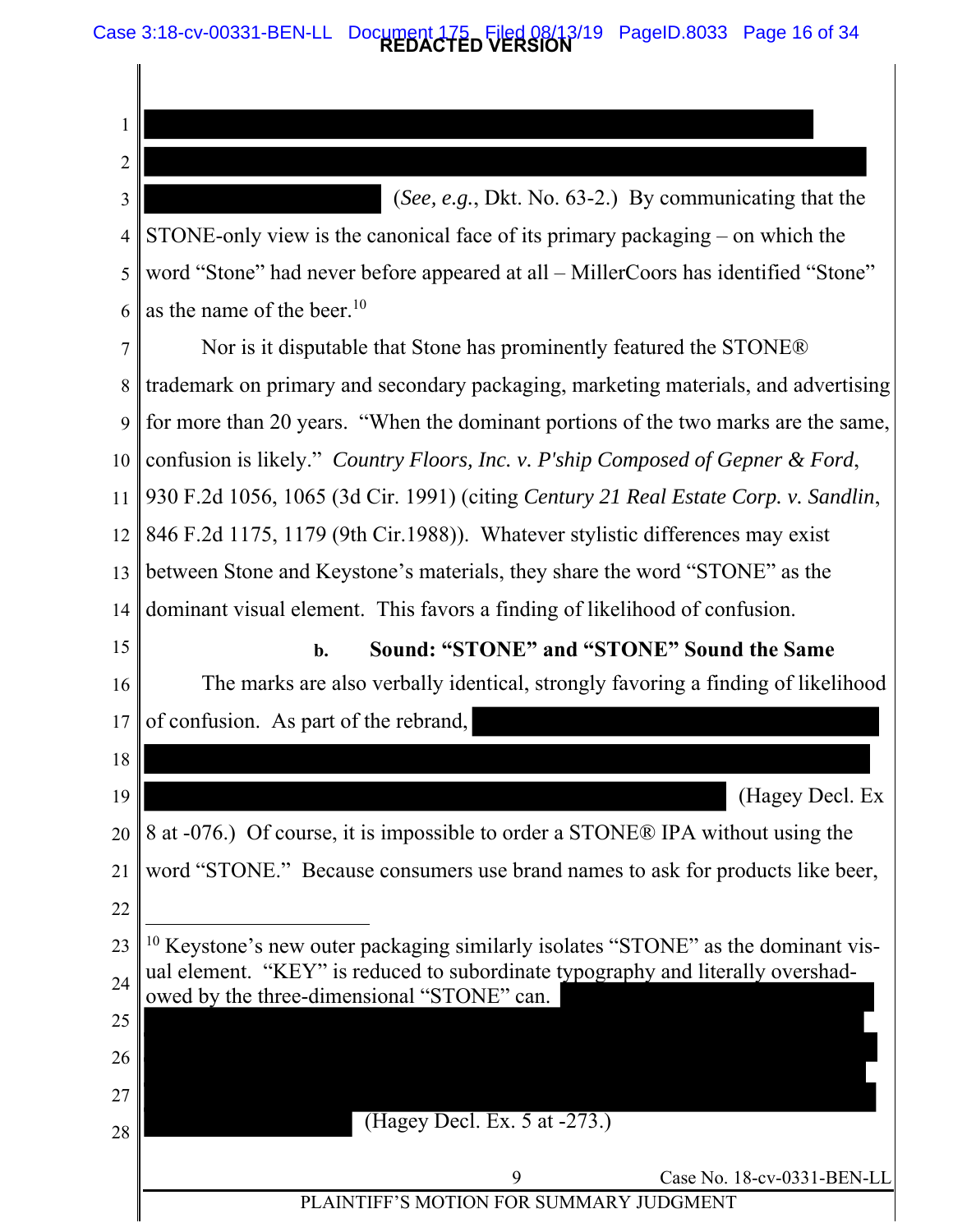### **REDACTED VERSION** Case 3:18-cv-00331-BEN-LL Document 175 Filed 08/13/19 PageID.8034 Page 17 of 34

1 2 3 the identical sound of the words is more important than differences in the design of packaging or advertising.11 Because "STONE" and "STONE" are verbally identical, this points strongly to a finding of likelihood of confusion.

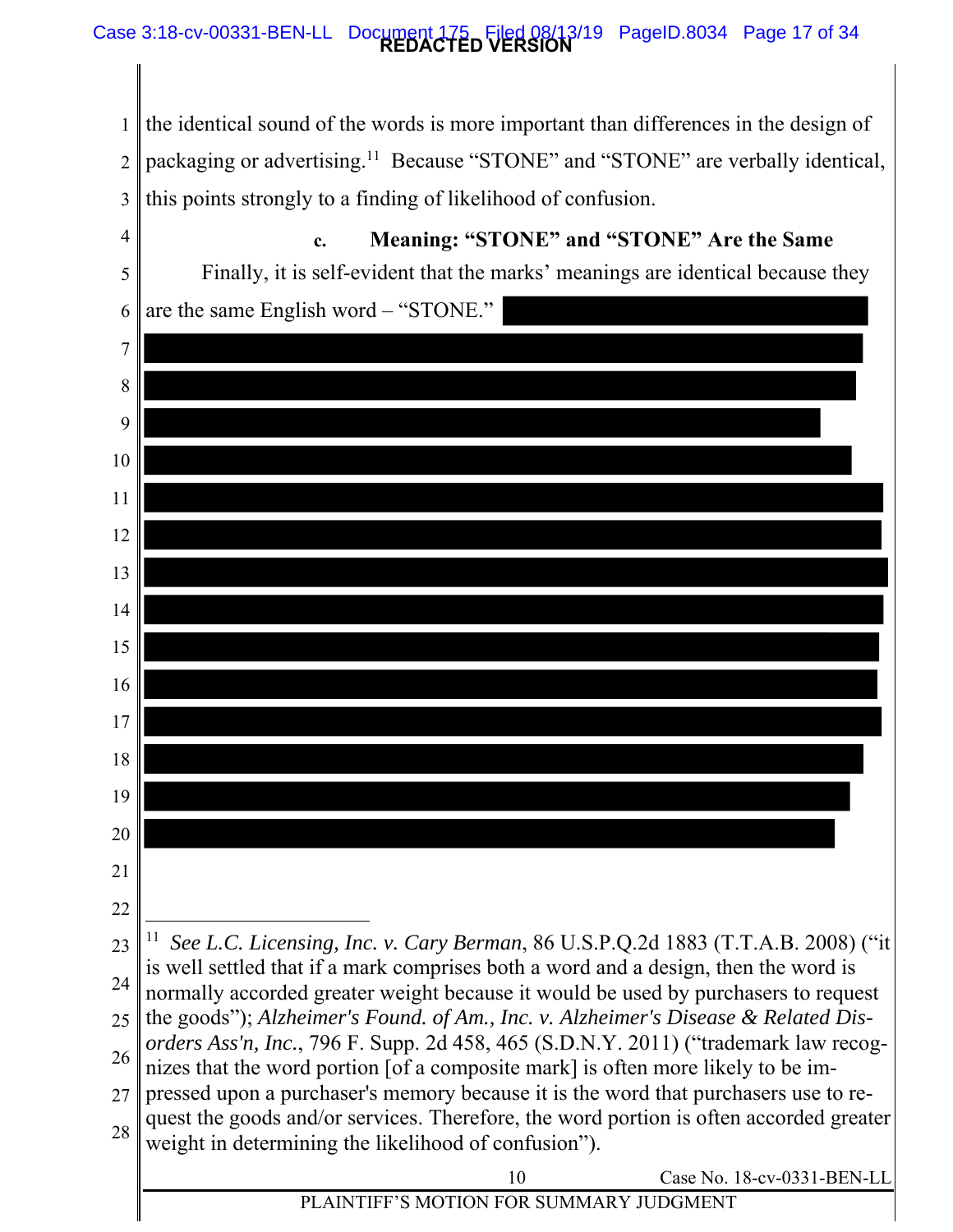### **REDACTED VERSION** Case 3:18-cv-00331-BEN-LL Document 175 Filed 08/13/19 PageID.8035 Page 18 of 34

(Hagey Ex. 14 at

#### 2 41:1-4.)

1

3 4 5 6 7 These admissions confirm that consumers did not use "Stone" as a nickname prior to the Rebrand. Accordingly, here is no genuine dispute that "STONE" and "STONE" mean the same thing to the typical consumer. Because Stone's "STONE" and Keystone's "STONE are the same word, sound the same, and mean the same thing, the "similarity of marks" factor strongly favors likelihood of confusion.

8

### **4. There is Clear Evidence of Actual Confusion**

 $\overline{Q}$ 10 11 12 13 14 15 16 17 positive" of the likelihood of confusion factor. *See E. & J. Gallo Winery*, 150 F.3d at Although not required, evidence of actual confusion constitutes "proof 1047 n.7; *Clicks Billiards v. Sixshooters*, 251 F.3d 1252, 1265 (9th Cir. 2001). "In the Ninth Circuit, district courts often rely on three types of evidence to demonstrate actual confusion: (1) evidence of actual instances of confusion; (2) survey evidence; and (3) inferences arising from judicial comparison of the conflicting marks and the context of their use in the marketplace." *HM Elecs. v. R.F. Techs.,* No. 12-CV-2884- MMA (WMC), 2013 WL 12074966, at \*5 (S.D. Cal. Oct. 3, 2013). Here, there is abundant evidence of confusion among consumers, distributors and in surveys.

18

### **a. Reports of Confusion**

19 20 21 22 23 24 25 Since the launch of the 2017 Keystone Rebrand, consumers have flooded social media and contacted Stone to report confusion with the infringing Keystone products. Stone has identified numerous instances of individual consumers reporting being confused between the Rebranded Keystone and STONE® beers in online fora and social media. (Dkt. No. 31, Wagner Decl.  $\P\P$  56-65.)<sup>12</sup> In December 2017, as MillerCoors was ramping up its social media campaign for the Keystone Rebrand, a customer contacted Stone to ask whether it was making a "Stone Lite." (*Id*. ¶ 64.)

26

 $\overline{a}$ 

11 Case No. 18-cv-0331-BEN-LL

<sup>27</sup>  28 <sup>12</sup> Consumers stated: "The first thing I thought when seeing them in the aisle was, "Stone's branding has gone to shit."; and "when I saw [Defendant's] can I immediately thought damn I didn't think Stone made light beer." (Wagner Decl. ¶¶ 60-63.)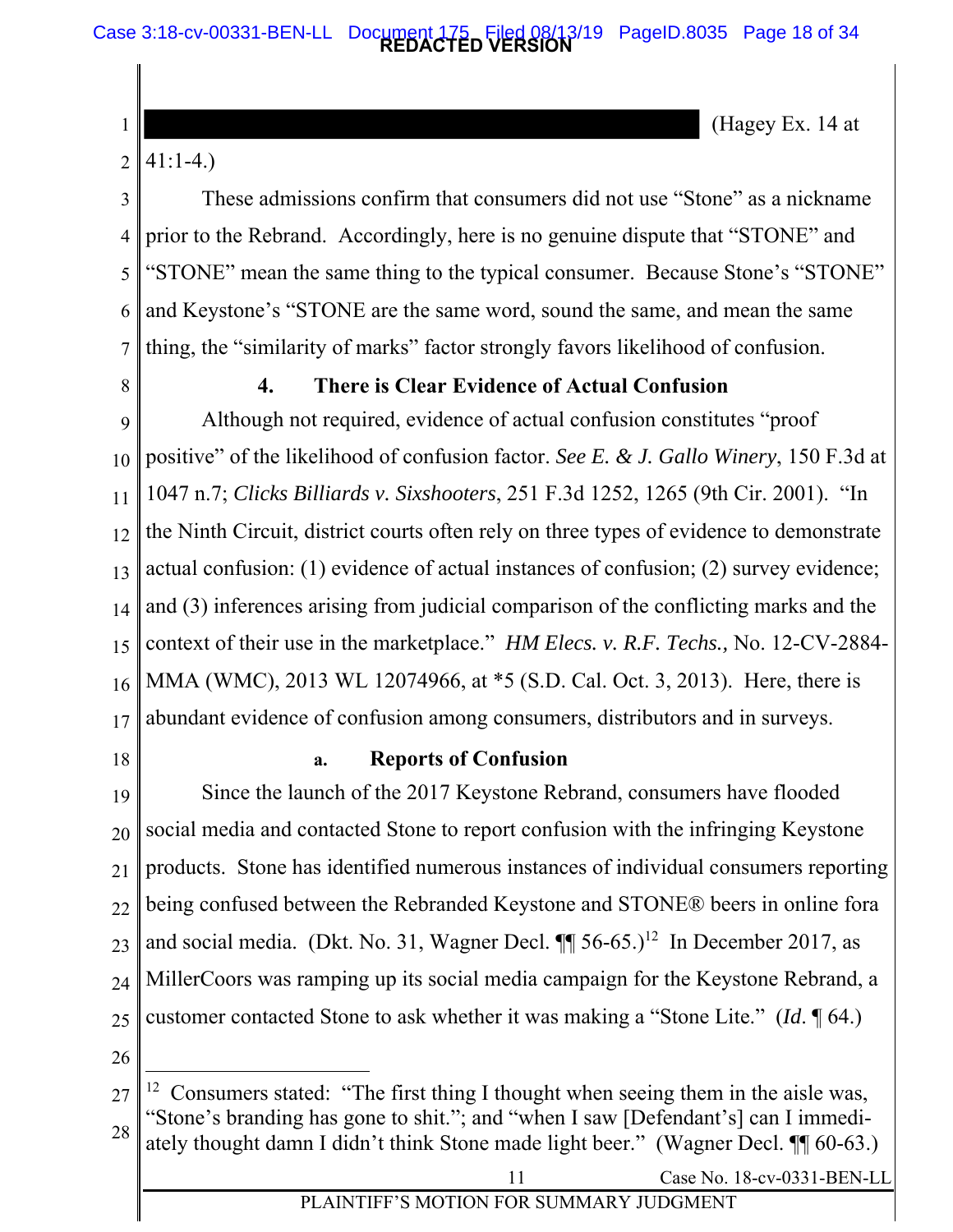### **REDACTED VERSION** Case 3:18-cv-00331-BEN-LL Document 175 Filed 08/13/19 PageID.8036 Page 19 of 34

1 2 3 4 5 6 Other examples of actual confusion include: beer drinkers at parties believing that rebranded Keystone was a "Stone Light" imprint (Deborah Jaeggi Decl. ¶¶ 1-4); rebranded Keystone boxes mistakenly stocked in area reserved for "Stone Brewing" (Ryan Moore Decl. ¶¶ 1-4); and, a distributor confusing Keystone cans with new Stone offerings (Vera Decl. ¶¶ 1-4; Ex. 1) (text chain to Stone employee exclaiming, "Whaaattt??? You making big cans now?").

7 8 9 10 11 12 13 confusion represents tens thousands of consumers who were confused and did not Such actual confusion evidence is weighted heavily because it is rare and "[p]roving actual confusion is difficult." *Sleekcraft*, 599 F.2d at 352. For a consumer products company like Stone, each consumer that reaches out to report take the time to do so. (Hagey Ex. 17 at 22:3-9.) The numerous examples of actual confusion are therefore "proof positive" that the Keystone Rebrand is confusing consumers, particularly in combination with survey results confirming that fact.

14

### **b. Survey Results Show Confusion**

15 16 17 18 19 20 21 22 23 Accordingly, "[s]urveys are commonly introduced as probative evidence of actual confusion." *Playboy Enterprises, Inc. v. Netscape Commc'ns Corp.*, 354 F.3d 1020, 1026 n. 28 (9th Cir. 2004). Though not required to prove infringement, survey evidence is weighted heavily where available and is often dispositive. *See, e.g., Thane*, 305 F.3d 894 at 902 (plaintiff's survey showing 27.7% consumer confusion was sufficient on its own to support finding of actual confusion). Stone's marketing expert, Professor David W. Stewart, Ph.D., conducted four consumer surveys using different methods to assess consumer confusion related to the 2017 Keystone Rebrand, each showing clear evidence of confusion:

24 25 26 27 28 **Survey I:** *Squirt* **Survey**. Survey I was an online *Squirt* format survey in which consumers were presented with images of Stone and Keystone cans as depicted in marketing materials and in stores. It shows that 25% of beer consumers, on average, wrongly confuse Keystone's redesigned 2017 beer can and packaging with STONE® beer. (Stewart Decl. Ex. 1, App'x 1 at  $\P$ [4-6.) Conversely,

12 Case No. 18-cv-0331-BEN-LL

### PLAINTIFF'S MOTION FOR SUMMARY JUDGMENT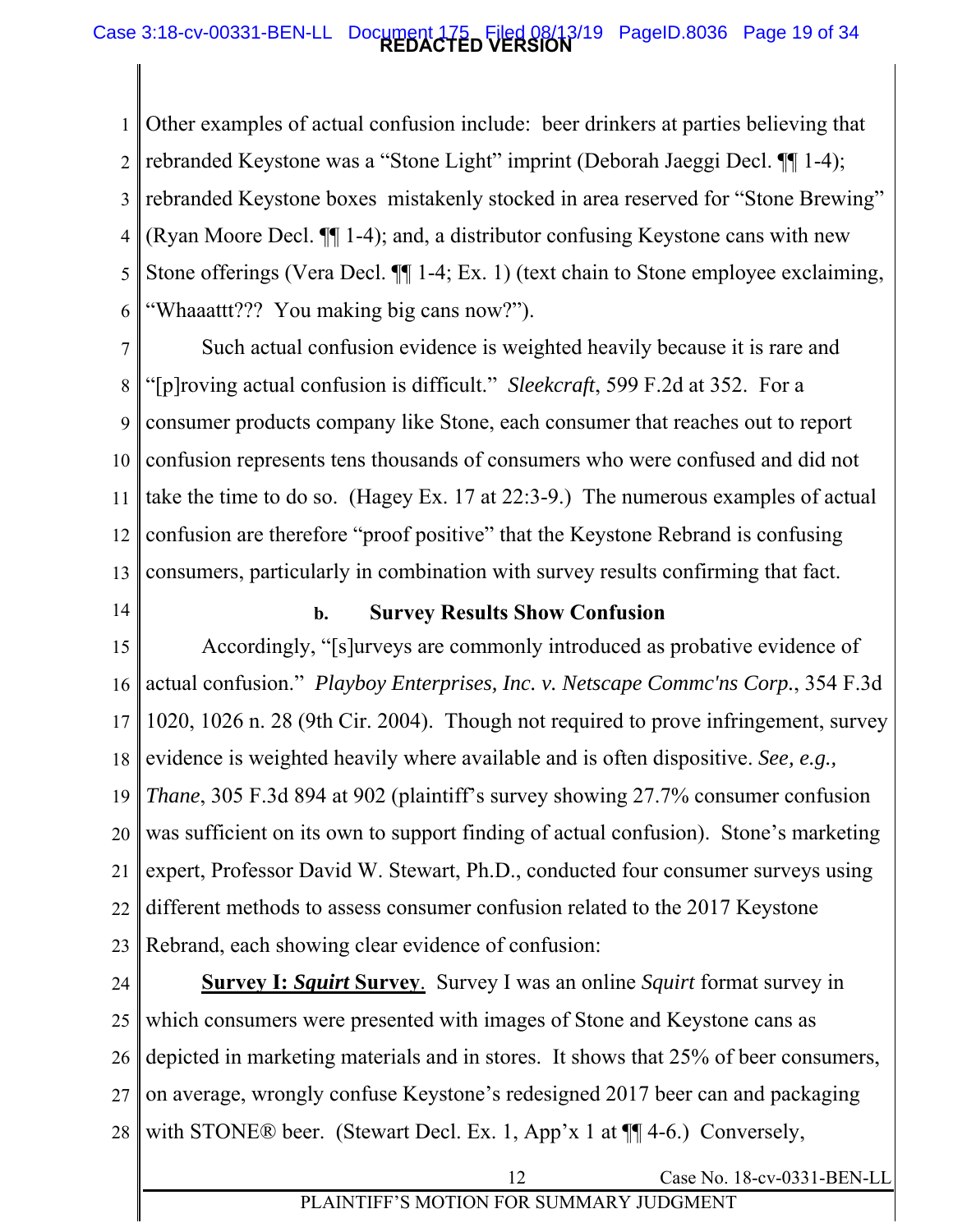### **REDACTED VERSION** Case 3:18-cv-00331-BEN-LL Document 175 Filed 08/13/19 PageID.8037 Page 20 of 34

1 2 Keystone's old, pre-2017/18 can design induced low unique confusion, with less than 5% of consumers reporting any association between Keystone and STONE®. (*Id*.)

3 4 5 6 7 8 9 10 11 12 label prior to rebranding, only 16% of the respondents associated the word "Stone" **Survey II: Product Recognition Survey**.Survey II was a "product recognition survey" that tested whether the 2017 Rebrand caused consumers to associate the word "STONE" with the new Keystone packaging. (Stewart Decl. Ex. 1 ¶ 5.) The result was an emphatic "yes." In response to the rebranded Keystone label, 55% of respondents associated the word "Stone" with the product. (*Id*. ¶ 70.) "Stone" was the word most frequently associated with the Keystone product in response to the rebranded label. (*Id*.) By contrast, when shown the older Keystone with the product. *(Id.)* MillerCoors thus was successful in causing consumers to associate the word "STONE" with the Rebranded Keystone product. (*Id*. ¶ 72.)

13 14 15 16 17 18 19 20 21 22 23 24 **Survey III: Name Recognition Survey**. Survey III sought to test confusion using market scenarios in which a consumer is asked to pick up or identify a "Stone beer" from numerous options including both Stone and Keystone. (Stewart Decl. Ex. 1 ¶¶ 77-78.) Consumers were then presented with options that included both Stone and Keystone. (*Id*. ¶¶ 79-80.) The results showed high levels of confusion arising from MillerCoors's use of the "STONE" mark. (*Id*. ¶¶ 85-87.) More consumers identified Keystone than Stone as the likely "Stone beer" when presented with options that included the rebranded packaging. (*Id*. ¶ 85.) By contrast, the overwhelming majority of respondents picked Stone when Keystone was depicted in its old pre-Rebrand packaging. (*Id*. ¶ 87.) These results show that Rebranded Keystone not only confuses consumers about the "STONE" brand name, and also *reduces* the distinctiveness and recognizability of Stone's brand. (*Id*. ¶ 110.)

25 26 27 28 This finding was further confirmed by a follow-up rebuttal "in-person" survey countering MillerCoors' effort to conduct a mall intercept survey. (Stewart Decl. Ex. 3 at 25-32.) As in the online version, virtually no one associated the pre-Rebrand Keystone packaging with the term "STONE." (*Id*. at 31.) However, when the

13 Case No. 18-cv-0331-BEN-LL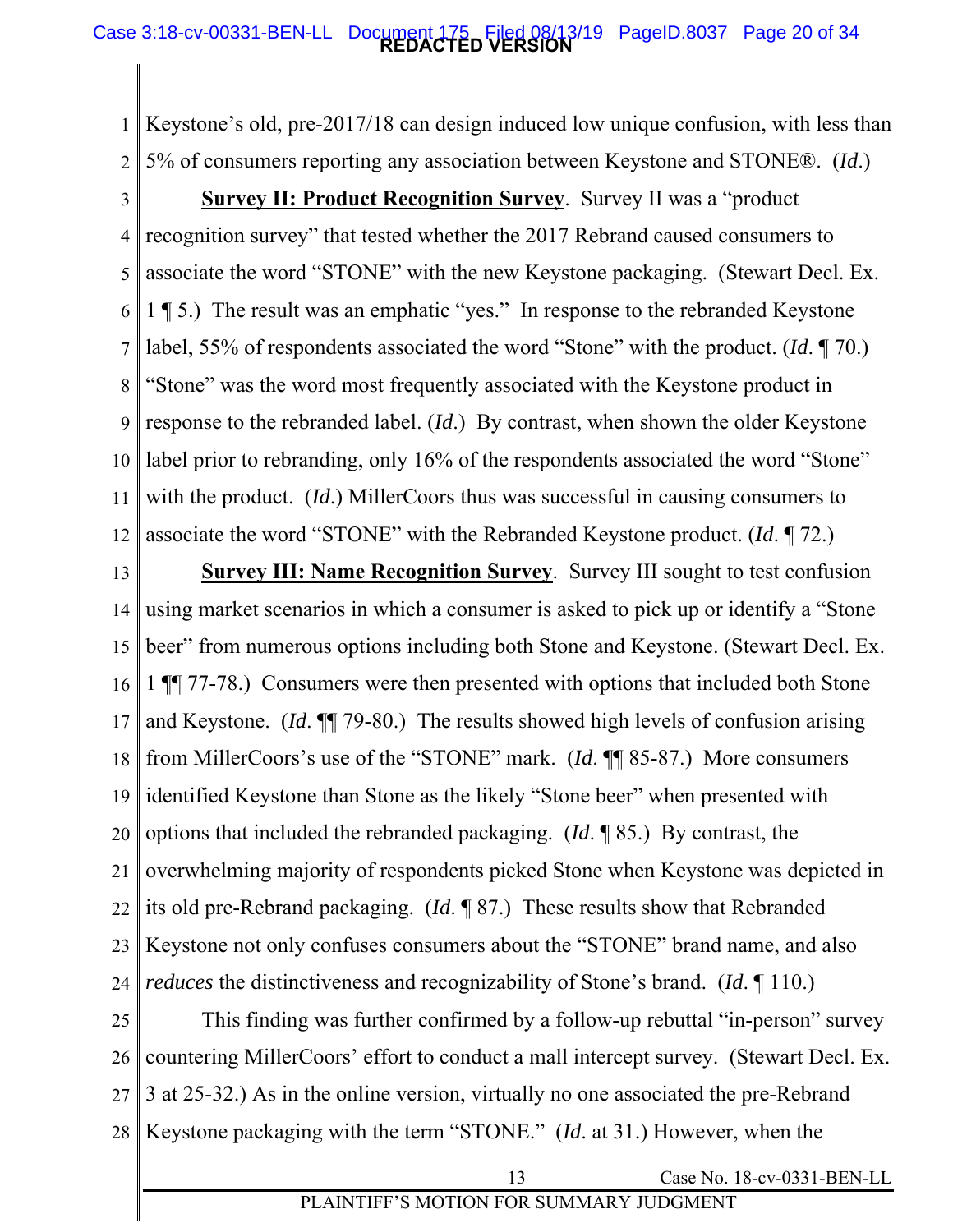### **REDACTED VERSION** Case 3:18-cv-00331-BEN-LL Document 175 Filed 08/13/19 PageID.8038 Page 21 of 34

1 2 3 4 5 6 7 Rebranded Keystone packaging was introduced onto shelves, the share of consumers identifying it as "STONE" shot up from 9 % to 36%. (*Id.*) Stone's recognition plummeted from 74% to 47%. (*Id*.) Video from the showed that many consumers instantly gravitated toward the rebranded Keystone packaging prominently displaying "STONE" without taking time to look at other options. (*Id*. at 32.) These results are particularly concerning because consumers shop for beer by brand name. (Hernández Decl. Ex. 1 ¶ 82.)

- 8 9 While such survey evidence is not necessary to demonstrate likelihood of confusion, it strongly supports such a finding. This factor strongly favors Stone.
- 10

11 12 13 14 15 16 17 18 **5. Stone and Keystone Share the Same Marketing Channels**  STONE® and Keystone share overwhelmingly identical marketing channels, including retail, distribution, and advertising. The "marketing channels" inquiry asks whether the "general class of [] purchasers exposed to the products overlap." *Sleekcraft*, 599 F.2d at 353. The factors considered are whether the goods are sold "under the same roof" at retail, the sales and distribution methods, the goods' price ranges, and the parties' advertising methods. *Id*. The marketing channels could not be more similar here. As the Court has already found, "[b]oth Stone and Miller sell through thousands of the same stores, restaurants, pubs and liquor stores." Dkt. No.

19 85 at 10-11.

20

21 22 23 24 25 26 27 (Hernández Decl. at ¶ 41.) Stone and Keystone share similar price points as low-cost consumer goods, and the price difference between a six-pack of Keystone and a six-pack of Stone is just a few dollars. (Hernández Decl. Ex. 1 at 15-16.)

28

14 Case No. 18-cv-0331-BEN-LL

## PLAINTIFF'S MOTION FOR SUMMARY JUDGMENT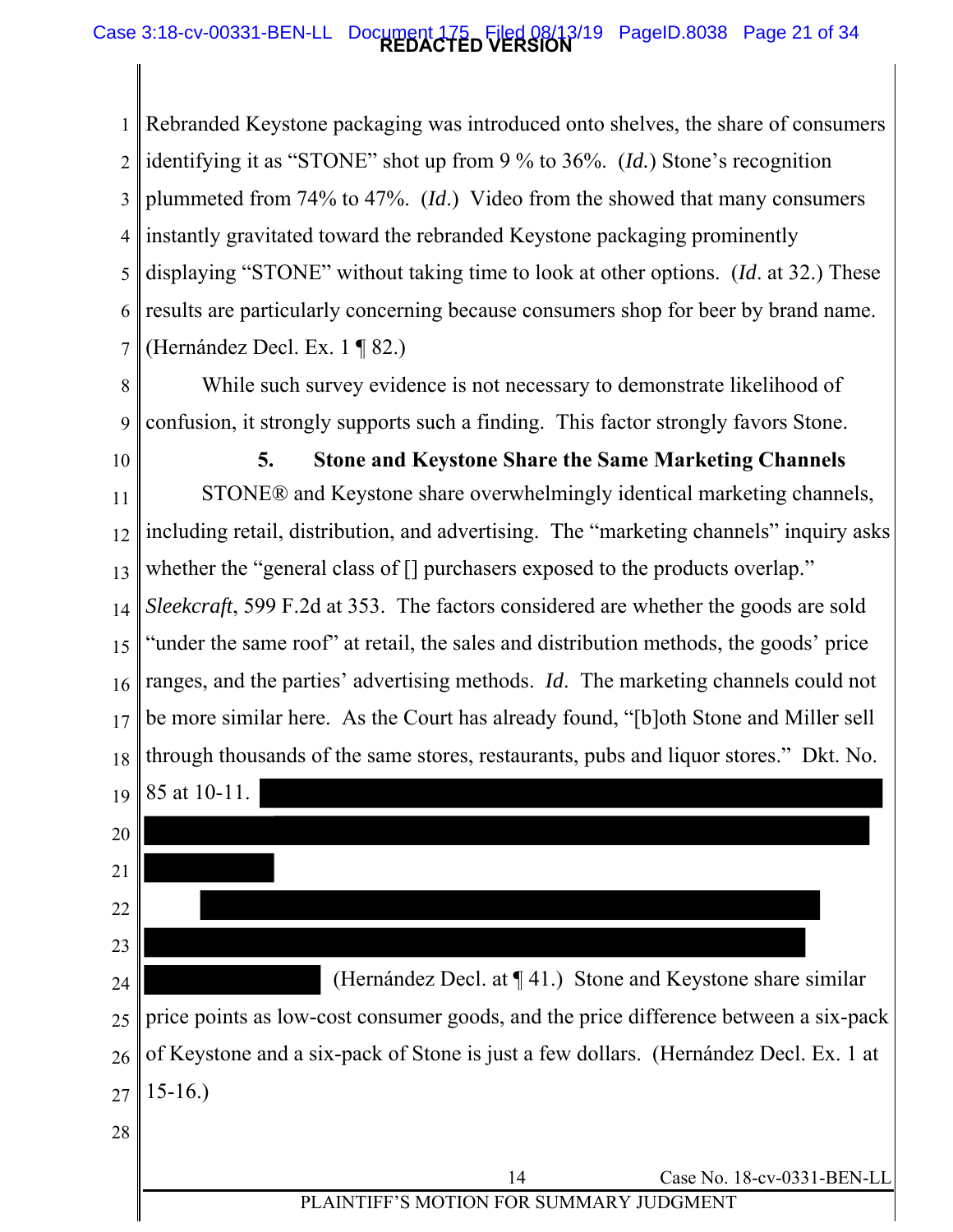### **REDACTED VERSION** Case 3:18-cv-00331-BEN-LL Document 175 Filed 08/13/19 PageID.8039 Page 22 of 34

1 2 3 4 5 6 Finally, Stone and Keystone share similar advertising channels. Stone makes extensive use of social media and in-store promotional displays to advertise its beers. (Wagner Decl. ¶¶ 37-40.) Keystone has heavily advertised Keystone products on social media and through in-store displays as part of its launch of the Rebrand. (Hagey Exs. 19-22.) MillerCoors's use of alternative channels has swamped the market and deceived consumers who encounter Stone beer on the beer aisle.

7 8 9 10 11 12 13 14 15 *STONES* ("it is foreseeable that customers of the applicant [Defendant] might This holistic overlap in marketing channels greatly increases the risk, and reality, of consumer confusion, which the PTO recognized in 2008 in denying MillerCoors's "STONES" application. *In re. Trademark App. No. 77284994 –*  encounter the registrant's [Stone] respective goods and mark in the marketplace given similar channels of trade within which the identified goods travel"). *See also Anheuser-Busch*, 947 F. Supp. at 425 (convergent channels favored injunction where beer was "distributed through a broad range of supermarkets, liquor stores and convenience stores."). Accordingly, this factor shows that conclusion is likely.

16

### **6. Consumers Do Not Exercise a High Degree of Care**

17 18 19 20 21 22  $23$ 24 25 26 27 Confusion is also likely because consumers do not exercise a high degree of care when buying beer. When it comes to beer and other alcoholic beverages, courts consistently have held that the degree of consumer care is low. *Fleischmann Distilling Corp.* 314 F.2d at 159–60 (the average consumer purchasing beer "would probably not concern himself about any such detail" such as who was "actually brewing and bottling" or "whether it was being produced under their supervision or pursuant to some other arrangement."); *Anheuser-Busch,* 947 F. Supp. at 425 ("because beer is a relatively inexpensive product, consumers are not likely to use great care in selecting beer"); *Guinness*, 2002 WL 1543817, at \*6 ("high end" beer and Scotch whiskey constitute "relatively low cost products, and the average consumer is not likely to seek to identify the true manufacturer of these products.").

28

15 Case No. 18-cv-0331-BEN-LL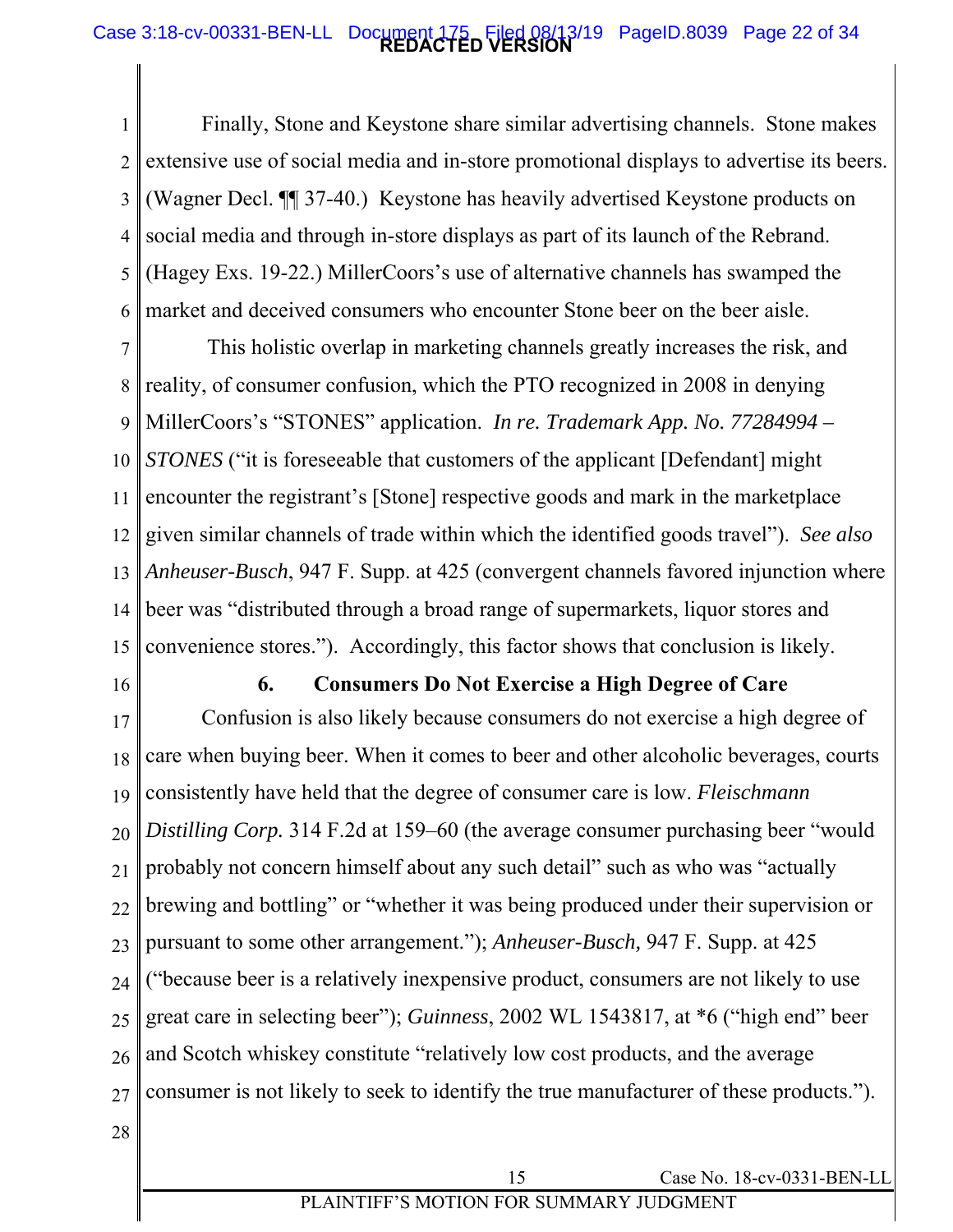### **REDACTED VERSION** Case 3:18-cv-00331-BEN-LL Document 175 Filed 08/13/19 PageID.8040 Page 23 of 34

1 2 3 4 5 6 7 8 9 10 11 12 13 14 15 16 17 18 19 20 21 22  $23$ 24 25 26 27 28 16 Case No. 18-cv-0331-BEN-LL PLAINTIFF'S MOTION FOR SUMMARY JUDGMENT Confirming these judicial assessments, both sides agree that consumers exercise a low degree of care when purchasing beer. MillerCoors's proffered beer marketing expert Michael Kallenberger wrote in his report and testified that consumers buying beer "make quick decisions between brands" as they browse the beer aisle. (Hagey Ex. 23 at 186:23-187:2.) Stone's marketing expert Brandon Hernández confirms that the "tendency for the public to generalize beer, coupled with the beverage's relative low cost, renders it a consumable for which shoppers exercise less care when purchasing." (Hernández Ex. 1 at 15-16.) Accordingly, there is no dispute that the degree of consumer care is low, favoring Stone. **7. Intent: MillerCoors's "Civil War" to "Own the Stone"**  The undisputed facts also show that MillerCoors launched its " campaign with full knowledge that the use of "STONE" or "STONES" would infringe Stone's rights in the STONE® mark. (Hagey Ex. 6 at 56:18-57:24 & Ex. 3 at - 803.) "[C]hoosing a designation with knowledge that it is another's trademark permits a presumption of intent to deceive" as a matter of law. *Stone Creek,* 875 F.3d at 434 (citing *Hokto Kinoko Co. v. Concord Farms, Inc.*, 738 F.3d 1085, 1096 (9th Cir. 2013)). These undisputed facts provide extraordinary evidence of intentional infringement, further favoring a finding of likelihood of confusion. **a. MillerCoors Received Cease-and-Desist Letters and USPTO Rejections Based on STONE®**  MillerCoors's had long been aware of the STONE® mark. In 2007, MillerCoors attempted to register STONES with the USPTO as a trademark for Keystone. (RJN Ex. 1.) The PTO rejected the application in an Office Action dated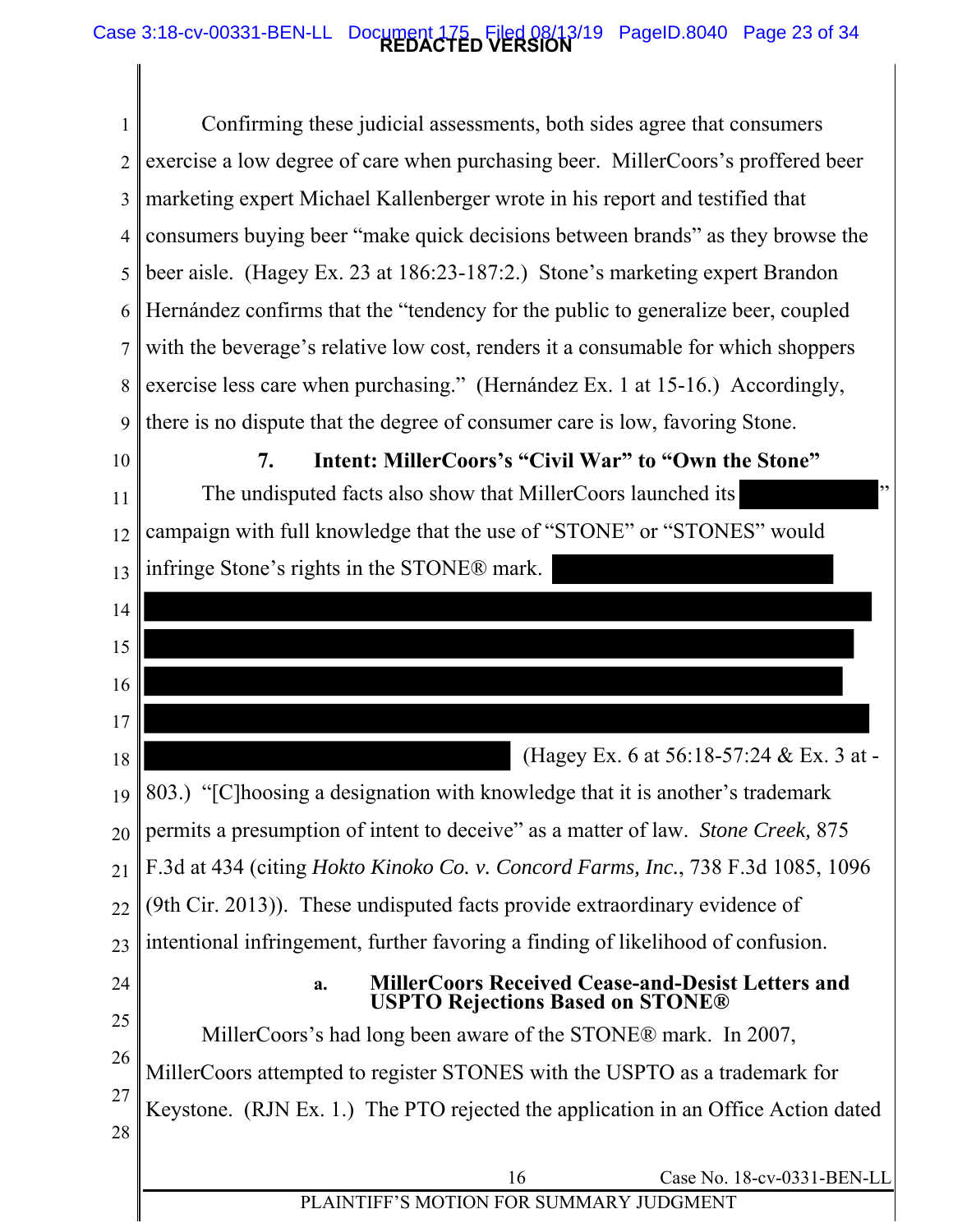### **REDACTED VERSION** Case 3:18-cv-00331-BEN-LL Document 175 Filed 08/13/19 PageID.8041 Page 24 of 34

1 2 3 4 5 6 7 8 December 3, 2007. (RJN Ex. 2.) Citing the STONE® registration, the examining attorney concluded that "confusion [was] extremely likely" if MillerCoors was permitted to register and use STONES as a trademark. (*Id*. at 3.) After receiving the office action, MillerCoors submitted a "Notice of Abandonment" withdrawing the application. (RJN Ex. 3.) Using an infringing mark following rejection by the USPTO on likelihood-of-confusion grounds is sufficient to establish intent factor under *Sleekcraft*. *See National Customer Engineering v. Lockheed Martin Corp.*, 43 U.S.P.Q.2d 1036 (C.D. Cal. 1997).

9 10 11 12 13 14 15 MillerCoors sought to register "HOLD MY STONES" with the USPTO. (RJN ex. MillerCoors was again placed on notice of Stone's rights in 2010, when 4.) On April 22, 2010, Stone's counsel sent a cease-and-desist letter stating that "MillerCoors' use of STONE, STONES, and HOLD MY STONES for beer is likely to causing confusion in the trade and among the purchasing public." (Hagey Ex. 24.) After additional letters were exchanged, MillerCoors abandoned its application with prejudice. (RJN Ex. 5.)

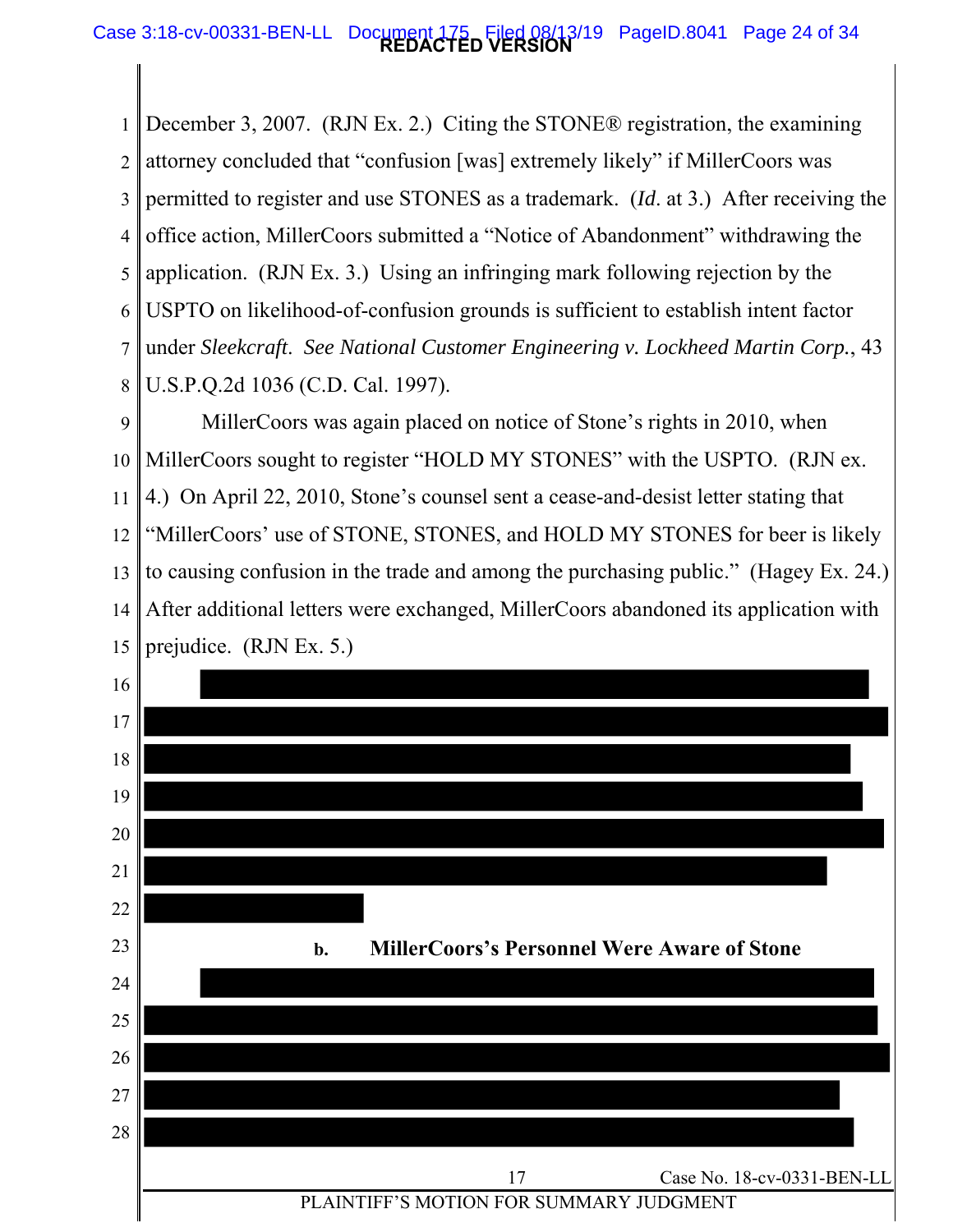Case 3:18-cv-00331-BEN-LL Document 175 Filed 08/13/19 PageID.8042 Page 25 of 34

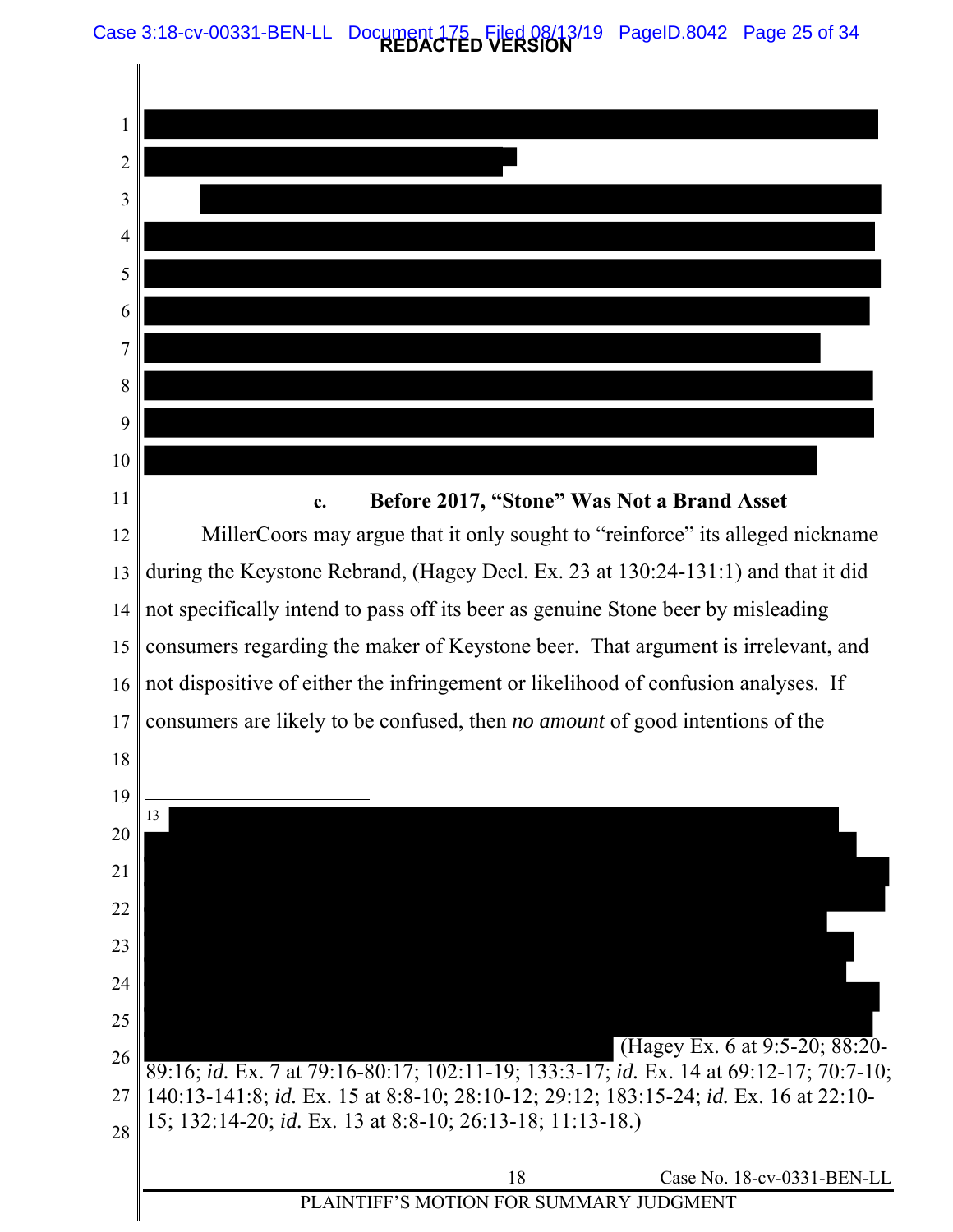#### **REDACTED VERSION** Case 3:18-cv-00331-BEN-LL Document 175 Filed 08/13/19 PageID.8043 Page 26 of 34

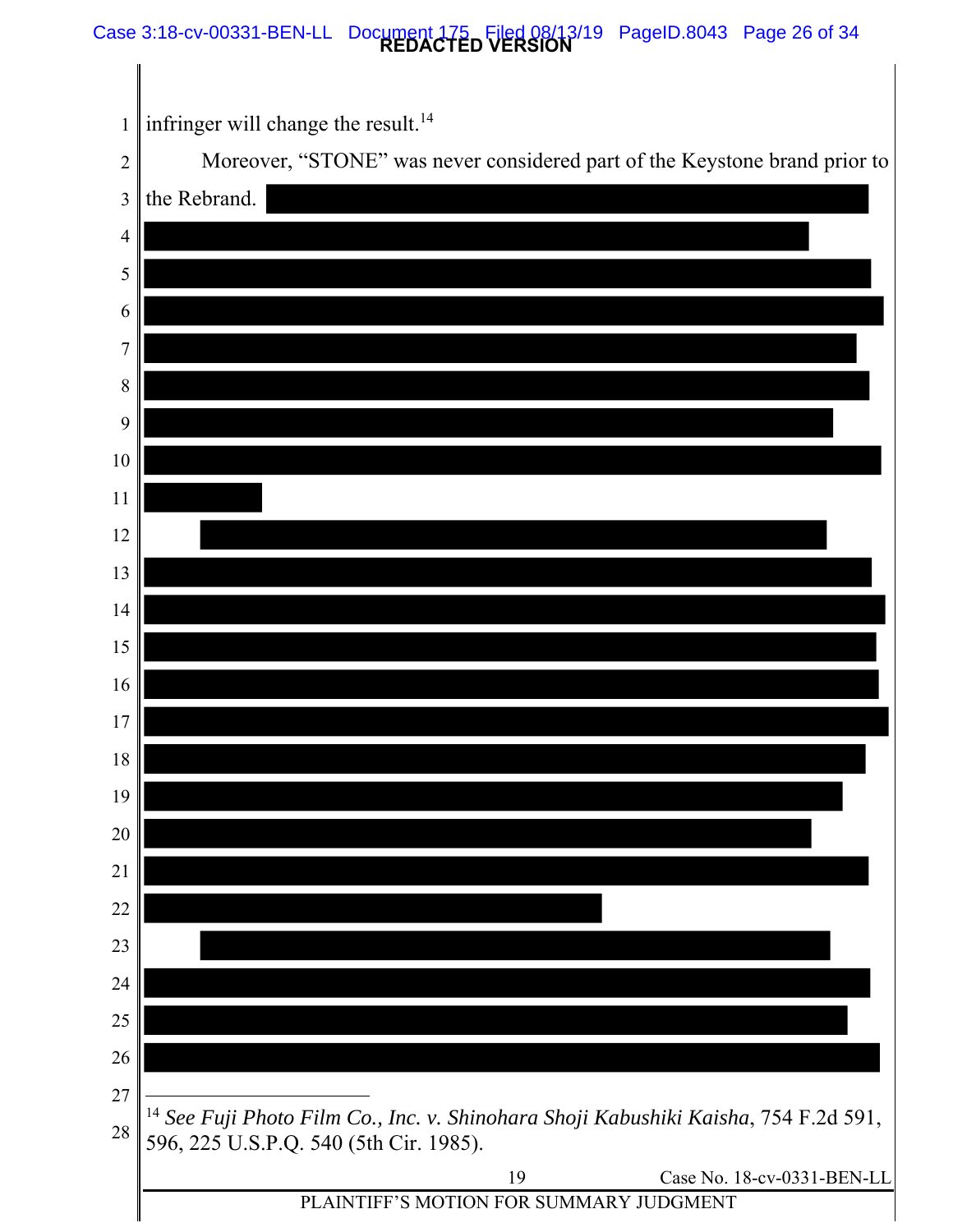Case 3:18-cv-00331-BEN-LL Document 175 Filed 08/13/19 PageID.8044 Page 27 of 34

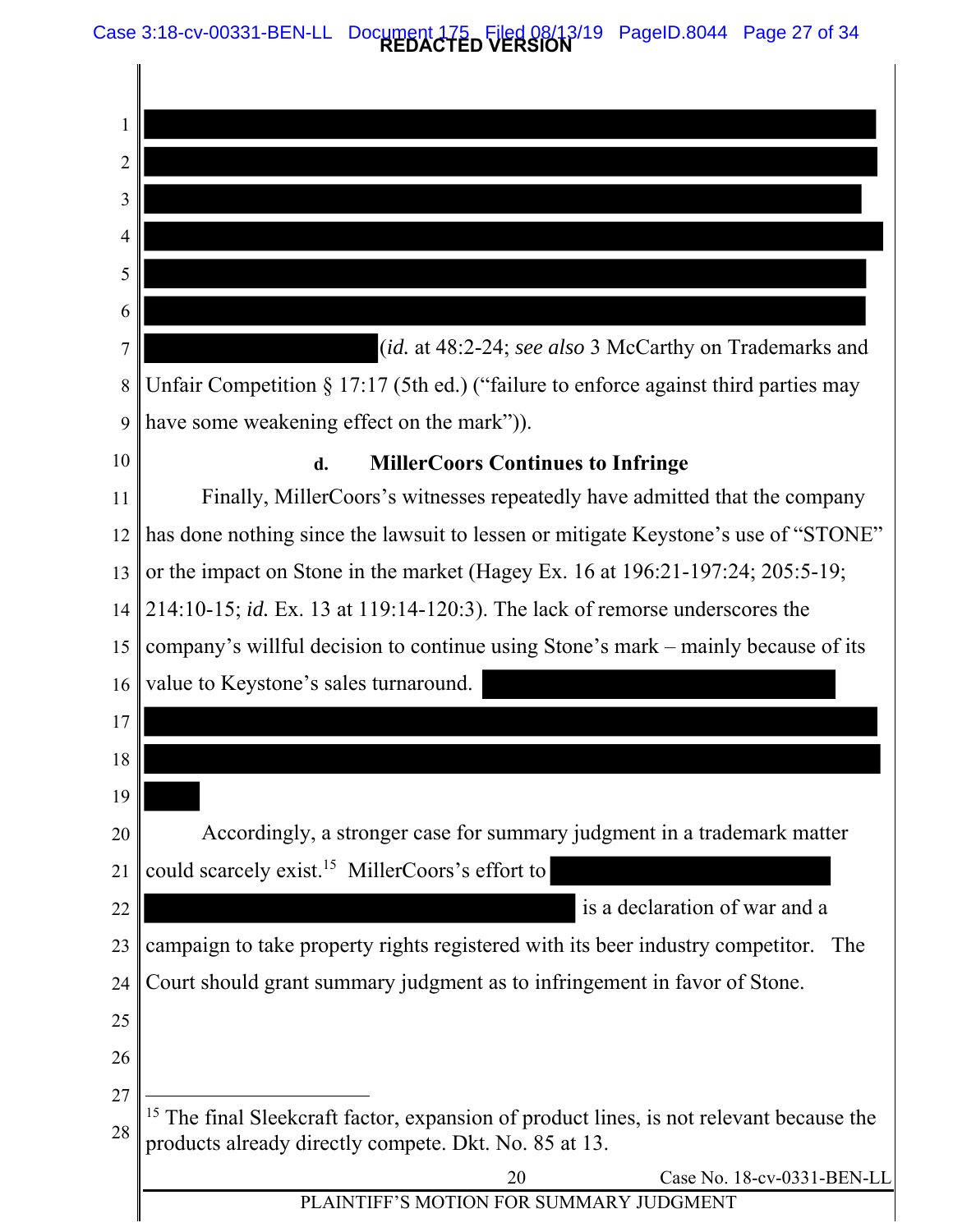1

## **II. MILLERCOORS FIRST, THIRD, AND FOURTH COUNTERCLAIMS SHOULD BE SUMMARILY DISMISSED**

2 3 4 5 6 7 8 In its First, Third, and Fourth Counterclaims, MillerCoors seeks declaratory judgments that it has a right to use STONE and STONES to advertise Keystone Beer, that it has not infringed based on its right to the STONE mark, and that it has an "exclusive common law right to use STONE in connection with the sale of beer in the United States", respectively. (Answer/CC at 24:17-25:20, 26:18-28:20). Accordingly, there is no genuine dispute of fact regarding MillerCoors's establishment or maintenance of common law trademark rights in STONE.16

9

## **A. MillerCoors Cannot Establish Common Law Trademark Rights**

10 11 12 13 14 15 MillerCoors's First, Third, and Fourth Counterclaims all rely on the presumption that the company has a common law trademark to use STONE and STONES to sell beer. It does not. To establish common law trademark rights against a junior registered user, a party must show (1) that its use of the mark began before the junior user's registration and publication; and (2) that there has been continuing use since that time and legally sufficient market penetration.<sup>17</sup>

16 17 18 19 20 21 MillerCoors did not seek to use "Stone" or "Stones" *as a trademark* until the "Own the Stone" Rebrand, thus its use of the word did not predate Stone's use. In addition, MillerCoors's has provided no evidence that it achieved sufficient market penetration throughout all fifty states – which is required to support MillerCoors's truly radical claim that *it* is entitled to the *exclusive* nationwide use of STONE in connection with the sale of beer. MillerCoors has not provided sales data for

- 22
- 23

 $\overline{a}$ 

<sup>24</sup>  25 <sup>16</sup> MillerCoors's First Counterclaim is not even justiciable, as they have not defined the nature or scope of the "use" of STONE and STONES sought to advertise Keystone Beer.

<sup>26</sup>  <sup>17</sup> *Watec Co., Ltd. v. Liu*, 403 F.3d 645, 653 (9th Cir. 2005) (quoting *Casual Corner Assocs., Inc. v. Casual Stores of Nev., Inc.*, 493 F.2d 709, 712 (9th Cir. 1974)); *Wine* 

<sup>27</sup>  28 *Grp., LLC v. L. & R. Wine Co.*, No. 2:10-CV-02204-MCE, 2012 WL 3962500, at \*16 (E.D. Cal. Sept. 10, 2012); *see also* 5 McCarthy on Trademarks § 26:53 (5th ed.).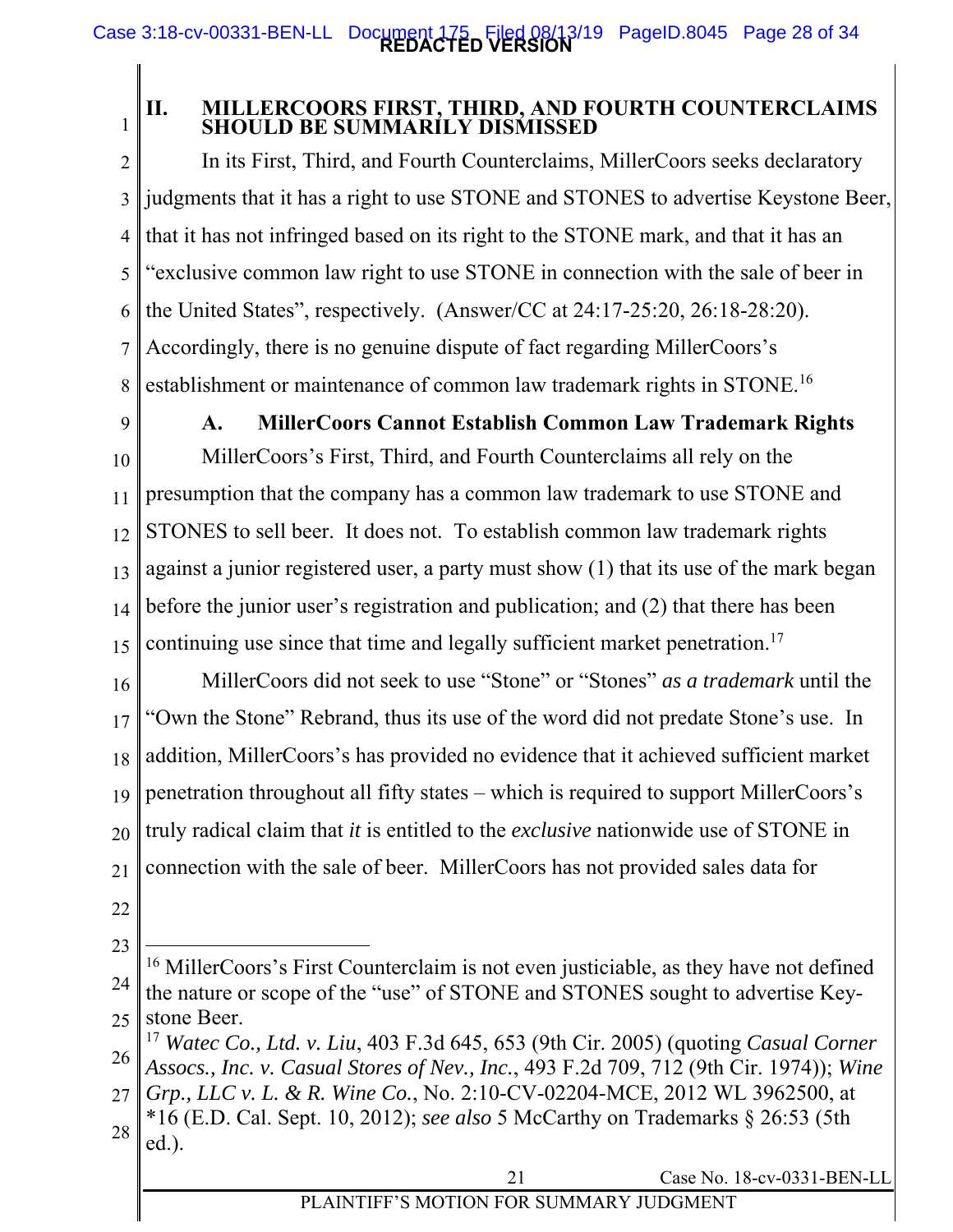1 2 Keystone beer prior to 2012, despite Stone's request to do so, making it impossible to prove sufficient sales penetration anywhere in the country.

3

## **1. MillerCoors Has the Burden of Demonstrating Use of Words as a** *Trademark*

4 5 6 7 8 9 10 11 12 13 14 15 16 17 18 19 similar exclusive right." 1 McCarthy on Trademarks § 3:4 ("The critical enquiry in "Not every single word, phrase, design or picture that appears on a label, webpage or in an advertisement qualifies as a protectable mark or trade dress. To create trademark or trade dress rights, a designation must perform the job of identification: to identify one source and distinguish it from other sources. If it does not do this, then it is not protectable as a trademark, service mark, trade dress or any determining whether a designation functions as a mark is how the designation would be perceived by the relevant public."). For a designation to achieve the status of a trademark, it must be used in such a manner that its nature and function as a trademark are readily apparent and recognizable without extended analysis or research and certainly *without* legal opinion. 1 McCarthy on Trademarks § 3:4. A word can only become a trademark when it identifies the source of its products, and creates an awareness of the uniqueness of the source and its products. *Edsal Mfg. Co. v. Vault Brands, Inc.*, No. 11 C 9287, 2012 WL 5558849, at \*5 (N.D. Ill. Nov. 15, 2012) (holding that "vault" used to describe a type of metal storage cabinet was not a trademark, for it had not been used to designate the source of the product).<sup>18</sup>

20

23

24

## **2. MillerCoors Has Never Used STONES As a Mark**

21 22 Here, MillerCoors admittedly has never viewed "STONES" as a protectable trademark until filing its counterclaim in this litigation. MillerCoors has admitted

- 25 26  $\overline{a}$ 18 Trademarks also should be *obvious* at first glance. *See* 1 McCarthy on Trademarks § 3:4 (5th ed.); *see also MicroStrategy Inc. v. Motorola, Inc.*, 245 F.3d 335,
- 27 28 341, 58 U.S.P.Q.2d 1278 (4th Cir. 2001) (consumers not required to "scan and entire page in order to decide that a particular word, separated from its context, may or may not be intended, or may or may not serve to identify the product").

22 Case No. 18-cv-0331-BEN-LL

## PLAINTIFF'S MOTION FOR SUMMARY JUDGMENT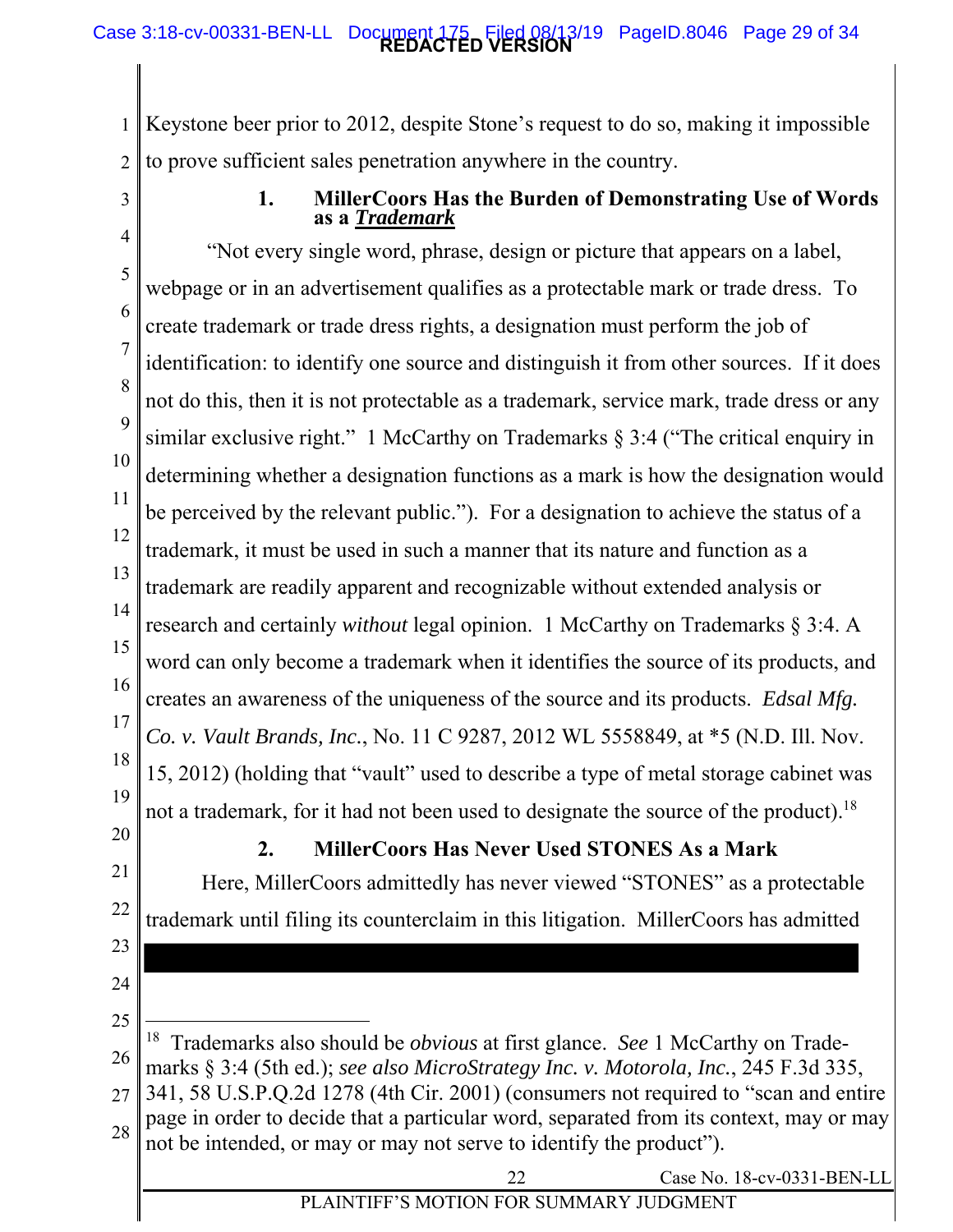#### **REDACTED VERSION** Case 3:18-cv-00331-BEN-LL Document 175 Filed 08/13/19 PageID.8047 Page 30 of 34

1 2 3 4 5 6 7 8  $\overline{Q}$ 10 11 12 13 14 15 16 17 18 19 20 21 22 23 24 25 26 27 . (Hagey Ex. 29 at 46-47; 48:2-24.) Nor is MillerCoors's past sporadic use of "STONES" on boxes and promotional materials sufficient to rise to the level of use of the word as a trademark. The words were simply one word printed among many on Keystone beer packs and merchandise over the years. MillerCoors never affixed the common law trademark symbol, "TM", to the words "Stone" or "Stones" on any merchandise or materials (*see Edsal* 2012 WL 5558849 at \*7 (lack of use of "TM" suggested that word on packaging was not used as a trademark)), and never put the word "Stone" or "Stones" on Keystone's *primary* packaging (*e.g.*, the actual cans themselves). Hagey Exs. 10- 12, 30.) It is beyond any dispute that neither MillerCoors nor its customers considered "Stone" to be a trademark of Keystone beer. Only now, 20 years later, does MillerCoors seek to assert trademark rights over this one word. Picking out the

28 trademarks on a product's packaging should be easy – the legal gymnastics required

> 23 Case No. 18-cv-0331-BEN-LL PLAINTIFF'S MOTION FOR SUMMARY JUDGMENT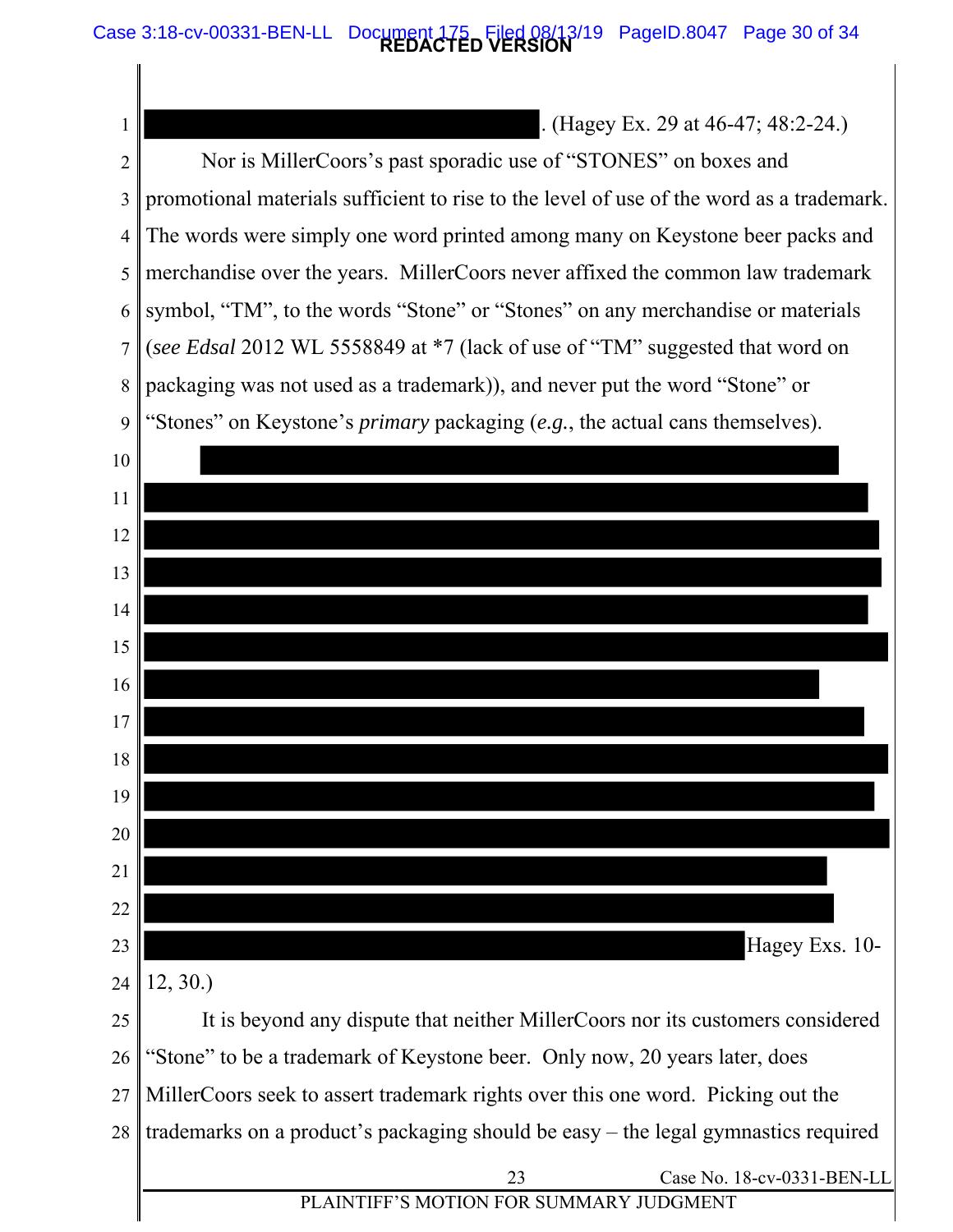### **REDACTED VERSION** Case 3:18-cv-00331-BEN-LL Document 175 Filed 08/13/19 PageID.8048 Page 31 of 34

1 2 to shoehorn trademark status upon the word "Stone" betrays the fact that MillerCoors's past use was not *as a trademark*. Their common law claim must fail.

3

## **B. Laches Also Bars MillerCoors's Counterclaims**

4 5 6 7 8  $\overline{Q}$ 10 11 And, the Ninth Circuit applies a six "*E-Systems* factors" test referenced below. *E-*As set forth above, MillerCoors has never sought to enforce or assert any common law trademark rights to "STONES" or "STONE" against anyone, much less against Stone. Stone accordingly is entitled to judgment as a matter of law that laches bars MillerCoors from now enforcing some kind of common law right against Stone. Laches requires: (1) an unreasonable delay by plaintiff in bringing suit, and (2) prejudice to himself. *Glenn Miller Prods.*, 454 F.3d 975, 997 (9th Cir. 2006). *Sys., Inc. v. Monitek, Inc.*, 720 F.2d 604, 607 (9th Cir. 1983).

12 13 14 15 16 17 18 19 20 **First**, MillerCoors indisputably has known about Stone's trademark interests in STONE® since at least registration in 1998. This constructive knowledge imposed upon MillerCoors the duty to *police its rights*. *See Saul Zaentz Co.*, 627 F. Supp. At 1110 (emphasis added) (citing *Grupo Gigante Sa De CV v. Dallo & Co. Inc.*, 391 F.3d 1088, 1102 (9th Cir.2004) ("[c]ompanies expecting judicial enforcement of their marks must conduct an effective policing effort")). Here, the Court *already* has found that "the *issuance* of the [Stone] Registration placed Miller on constructive notice of the mark." Dkt. 85 at 20-21. Accordingly, this factor favors Stone.

21 22 23 24 **Second**, unlike Stone which has vigilantly enforced its trademark rights against almost twenty would-be infringers, MillerCoors admits it has *never* sought to enforce its purported rights. Far shorter delays in bringing suit have been classified as unreasonable by many courts.<sup>19</sup> MillerCoors's  $20+$  year delay in this case

25

 $\overline{a}$ 

- 27 2006) (5-year delay); *Jarrow Formulas, Inc.* 304 F.3d 829 (7-year delay); *Bikila v.*
- 28 *Vibram USA Inc.*, 218 F. Supp. 3d 1206, 1213 (W.D. Wash. 2016) (5-year delay);

<sup>26</sup>  <sup>19</sup> *See e.g.*, *Dropbox, Inc. v. Thru Inc.*, 728 F. App'x 717, 718 (9th Cir. 2018) (6-year delay); *Theodosakis v. Contract Pharmacal Corp.*, 172 F. App'x 772, 773 (9th Cir.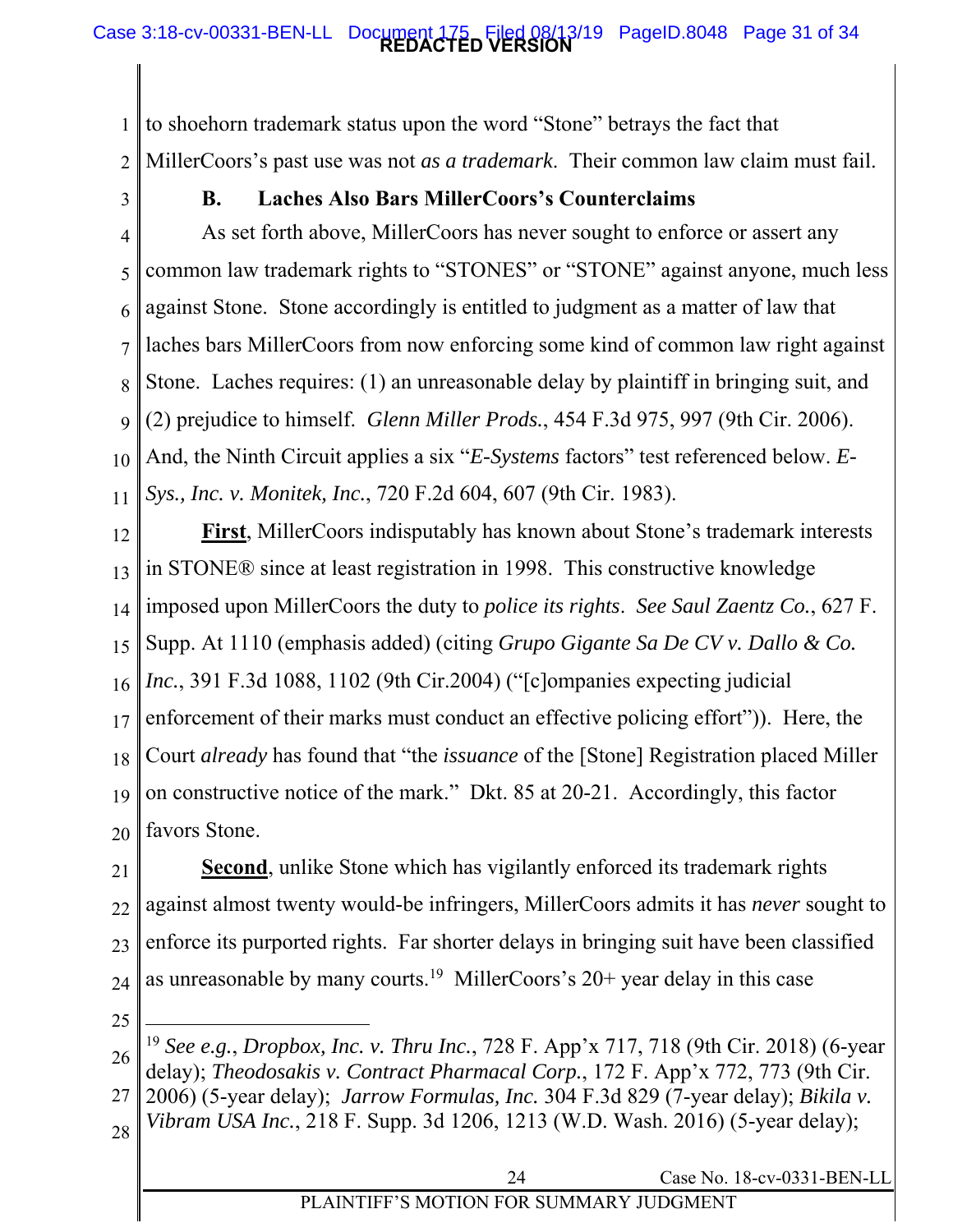### **REDACTED VERSION** Case 3:18-cv-00331-BEN-LL Document 175 Filed 08/13/19 PageID.8049 Page 32 of 34

1 undermines any reasonableness argument and bars its claim.

2 3 4 5 6 7 8 9 10 11 12 13 14 15 16 17 market. Not only did MillerCoors remain silent despite Stone's open and notorious **Third**, all of the *E-Systems* factors weigh in Stone's favor. *Factor one*, plaintiff has never used the mark and until the 2017 Rebrand, "Stone" and "Stones" played no role in signifying the origin of Keystone beer. *Factor two*, MillerCoors admitted that it never took any action to claim ownership of the words "Stone" or "Stones" nor enforced any rights in the words against any other entity. *Factor three*, MillerCoors has proffered *no* facts regarding what, if any, harm it would suffer. Until 2017, it had never attempted to use STONES on any of its primary can or bottle packaging. *Factor four*, Stone registered its mark and has enforced its rights in the use of the term, MillerCoors's use *never* amounted to use as a trademark. *See supra*. *Factor five*, MillerCoors contends, under oath, that its common law rights based on pre-2017 use of the term STONES, does not cause confusion. (Hagey Ex. 31, Resp. to RFA 1-10.) *Factor six*, Stone would suffer incredible harm given MillerCoors's monumental delay. Stone has provided substantial evidence detailing its efforts since the mid-1990s to build its business and has achieved rare and dramatic success in helping to shape the entire American craft beer industry.

18 19 20 21 22 23 Here, the prejudice that would befall Stone should it be forced to relinquish its rights to its valuable, famous name would be devastating. "Laches is a product of delay times prejudice." *Id.* MillerCoors's claim for the exclusive use of "Stone" or "Stones" after all this time, while wreaking havoc on Stone's famous brand and business, would effect the utmost insult to equity. MillerCoors's Firth, Third, and Fourth Counterclaims should be summarily dismissed.

24

25

 The Court should grant summary judgment on Stone's claim for trademark infringement and dismiss MillerCoors's First, Third, and Fourth Counterclaims.

**CONCLUSION** 

27

 $\overline{a}$ 

26

28 *Fitbug Ltd. v. Fitbit, Inc.*, 78 F. Supp. 3d 1180 (N.D. Cal. 2015) (4.5-year delay); *Saul Zaentz Co.*, 627 F. Supp. 2d 1096 (18-year delay).

25 Case No. 18-cv-0331-BEN-LL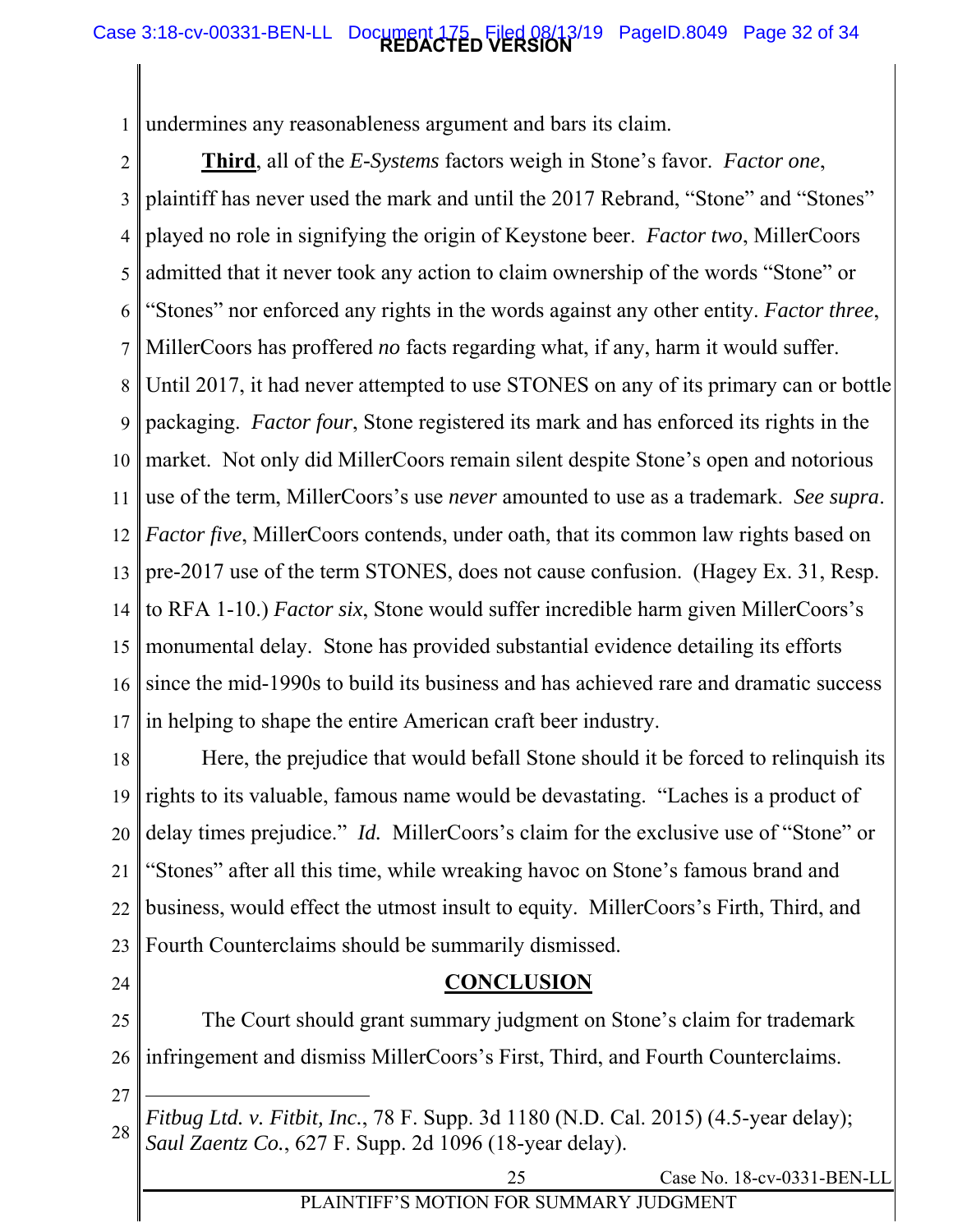#### **REDACTED VERSION** Case 3:18-cv-00331-BEN-LL Document 175 Filed 08/13/19 PageID.8050 Page 33 of 34

| $\mathbf{1}$   |                        |                                         |                                      |
|----------------|------------------------|-----------------------------------------|--------------------------------------|
| $\overline{2}$ | Dated: August 12, 2019 |                                         | Respectfully Submitted,              |
| $\mathfrak{Z}$ |                        |                                         | BRAUNHAGEY & BORDEN LLP              |
| $\overline{4}$ |                        |                                         | By: s/ J. Noah Hagey                 |
| 5              |                        |                                         | J. Noah Hagey                        |
| 6              |                        |                                         | Attorneys for Stone Brewing Co., LLC |
| $\overline{7}$ |                        |                                         |                                      |
| 8              |                        |                                         |                                      |
| 9              |                        |                                         |                                      |
| $10\,$         |                        |                                         |                                      |
| 11             |                        |                                         |                                      |
| 12             |                        |                                         |                                      |
| 13             |                        |                                         |                                      |
| 14             |                        |                                         |                                      |
| 15             |                        |                                         |                                      |
| 16<br>17       |                        |                                         |                                      |
| $18\,$         |                        |                                         |                                      |
| 19             |                        |                                         |                                      |
| 20             |                        |                                         |                                      |
| 21             |                        |                                         |                                      |
| 22             |                        |                                         |                                      |
| 23             |                        |                                         |                                      |
| 24             |                        |                                         |                                      |
| $25\,$         |                        |                                         |                                      |
| 26             |                        |                                         |                                      |
| $27\,$         |                        |                                         |                                      |
| 28             |                        |                                         |                                      |
|                |                        | 26                                      | Case No. 18-cv-0331-BEN-LL           |
|                |                        | PLAINTIFF'S MOTION FOR SUMMARY JUDGMENT |                                      |